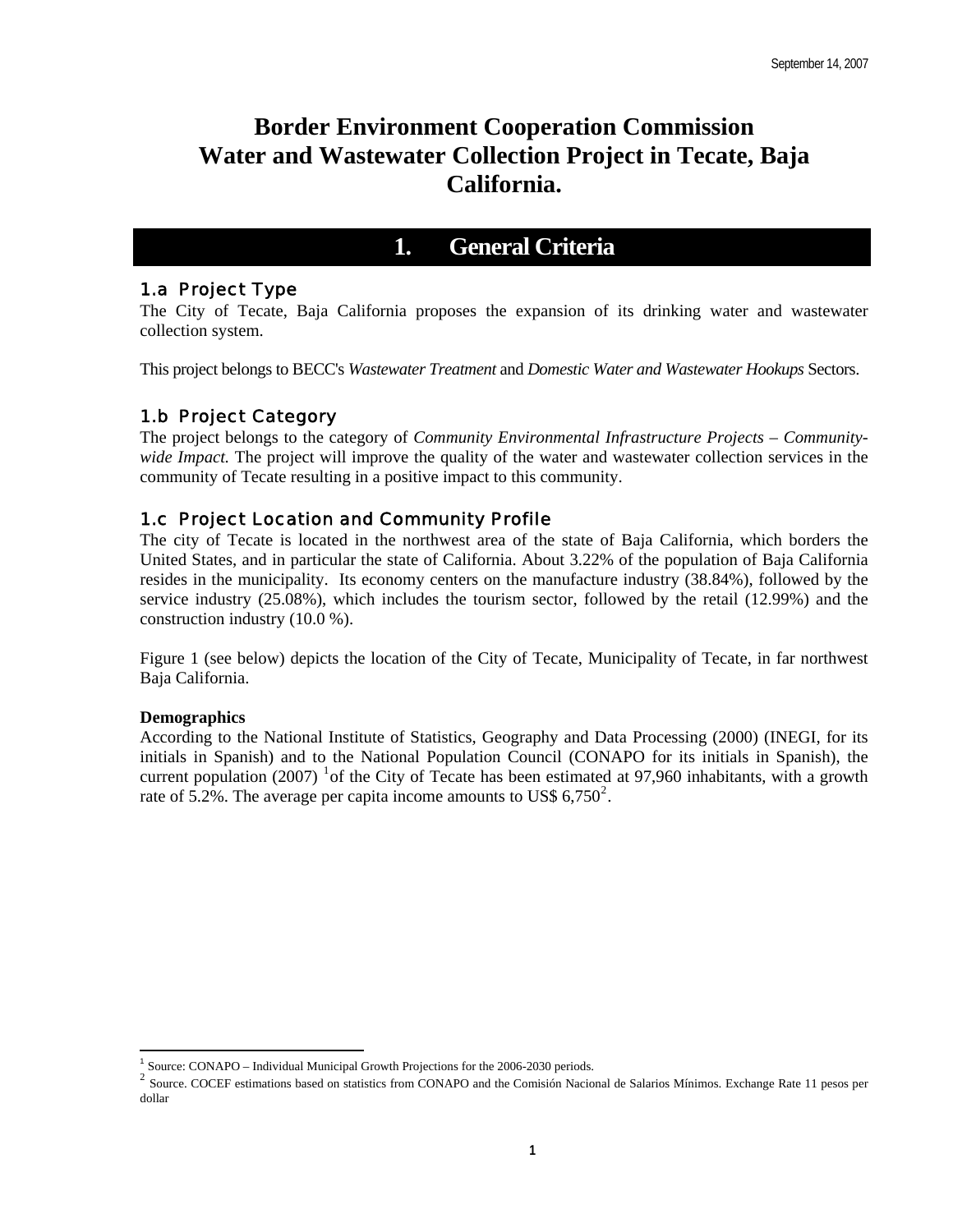

**Figure 1.** Project Location - Tecate, Baja California.

# **Municipal Services**

# **Water System**

Tecate's drinking water system has three sources: 1) Colorado River aqueduct and its diversion structure to the "Las Auras" aqueduct that carries the water to the "Nopalera" water treatment plant with a capacity of 175 liter per second; 2) The "El Carrizo" dam and the diversion structure to the aqueduct "Carrizo-Cuchuma" that carries the water to the Cuchuma water treatment plant with capacity of 100 l/s; and 3) 30 deep wells; of which only 15 wells are in operation due to low water table levels as a result of lack of rain, all together provide a flow of 78 l/s. The water distribution system consists of 178 km with pipe diameters ranging up to 20-in. and with 97 km of aqueducts and interconnections. Potable water reaches 97% of the city's population. There is a regulation capacity of  $16,140 \text{ m}^3$  and there are a total of 24,593 water connections.

## **Sewer System**

The Tecate's wastewater collection system covers 90% of the sanitary sewer needs. The system includes laterals, manholes, and collectors. The wastewater discharges are routed though a system of collectors and lift stations to the existing wastewater treatment plant. There are 22 805 hook-ups connected to the wastewater collection system.

## **Wastewater Treatment**

Domestic sewage is treated at the wastewater treatment plant located in the sector "Rincón Tecate I". The WWTP has a 200 l/s capacity, and it currently treats about 150 l/s. The treated effluent is discharged into the Tecate River. The secondary treatment process consists of a biomass biological process including high-rate sprinkling filters.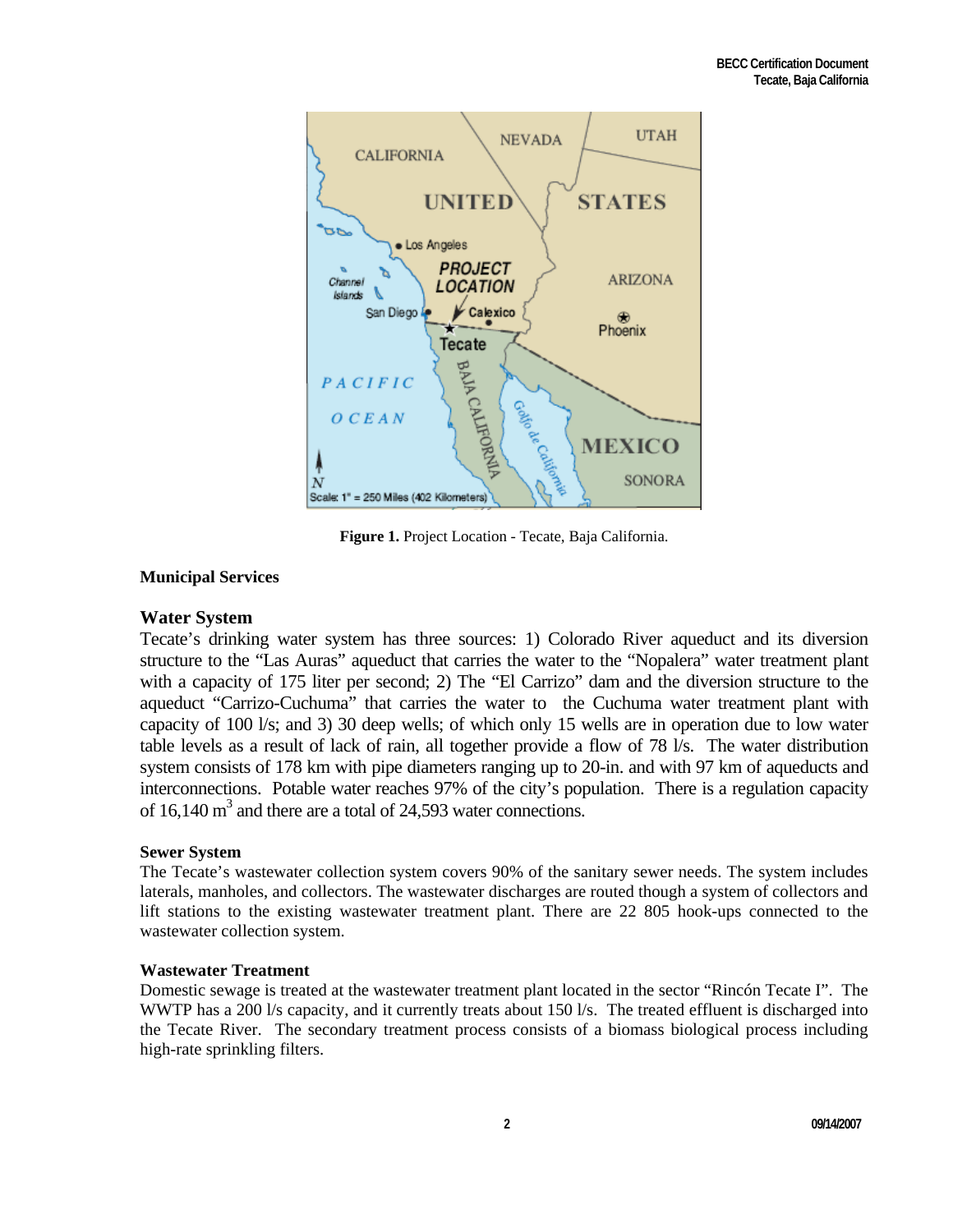## **Pavement and Solid Waste**

The community of Tecate has solid waste collection coverage of 100%. According to the Department of Public Works of Tecate, the pavement coverage is of 60%.

# 1.d Legal Authority

The project sponsor is the Public Services State Commission of Tecate (CESPTe for its initials in Spanish). The CESPTe was created May 20 of 1992 under state decree No. 134. The legal authority of CESPTe is described in the Baja California Law for State Service Commissions<sup>[3](#page-2-0)</sup>. The CESPTe is an agency with its own assets, liabilities and legal personality, and has the authority to provide water and wastewater collections services to the community, including the design and construction of urban water infrastructure projects.

The project complies with international agreements between Mexico and the United States, targeted at improving the environment and the quality of life of border residents. There are six bilateral agreements between both countries related to air quality, water quality, land protection and pollution control, and all of them have been taken into account since the onset of the project. These agreements are:

- 1889 International Boundary Convention
- 1944 Water Treaty
- 1983 La Paz Agreement, or Border Environmental Agreement
- 1990 Integrated Border Environmental Plan (IBEP)
- 1994 North American Free Trade Agreement (NAFTA)
- Border 2012 Program

The project complies with the spirit of all these agreements, and all of them have been considered since the onset of the project.

# 1.e Project Summary

# Project Description

The Project consists of the expansion of the water distribution and wastewater collection systems for the east and southwest sectors of the city of Tecate, Baja California. The water distribution system will consist of an 8.40 km network, a pump station (average flow of 27.7 l/s), 2.2-km force main and a tank with 1,000 m3 storage/regulation capacity. The wastewater collection system expansion will consist of a 12.64 km of laterals, a 300-mm diameter and 2.25 km long collector; a lift station, and a force main that will conduct the wastewater to Tecate's wastewater treatment plant. The following chart describes the areas to be included in the project herein:

 $\overline{a}$ 

<span id="page-2-0"></span><sup>&</sup>lt;sup>3</sup> http://www.congresobc.gob.mx/legislacion/estatal/ 3<br>
3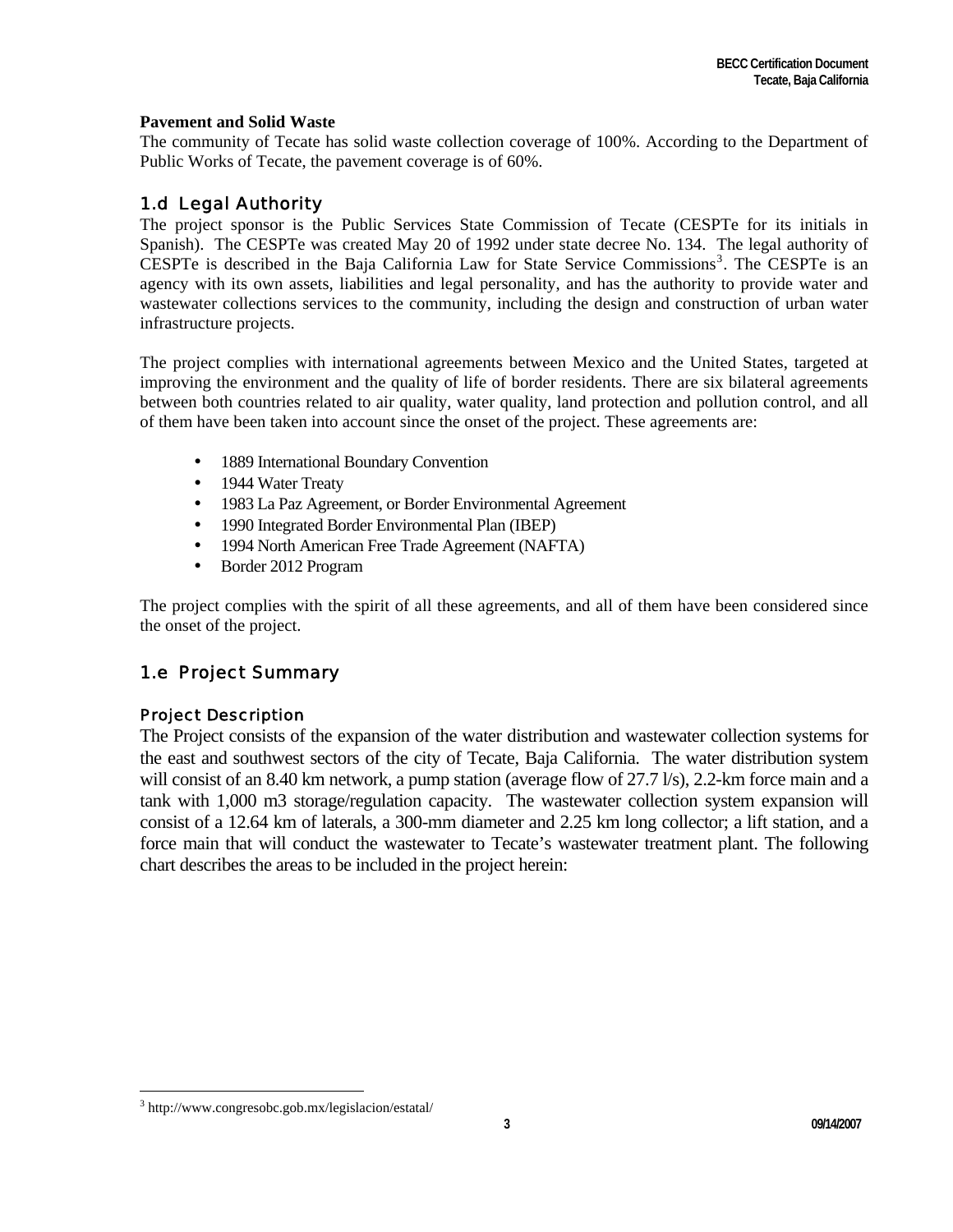| <b>Project Components</b>     | Project Type<br>Water-W<br>Wastewater-WW | Water/<br>Sewer<br>Meters) | Number of<br>Connections | <b>Benefited</b><br>Population | <b>Fstimated</b><br>Cost (Pesos) |
|-------------------------------|------------------------------------------|----------------------------|--------------------------|--------------------------------|----------------------------------|
| Fracc. El Escorial            | W                                        | 5,400                      | 524                      | 2.148                          | 3.404.811                        |
| Fracc. Rincón Tecate VI       | W                                        | 2,973                      | 206                      | 845                            | 1,384,342                        |
| Col. San José Sur             | <b>WW</b>                                | 2.649                      | 25                       | 103                            | 4.962.824                        |
| Fracc. Rincón Tecate VI       | <b>WW</b>                                | 2,289                      | 206                      | 845                            | 2,433,252                        |
| Colector y Emisor<br>Poniente | <b>WW</b>                                | 1,989                      | 2231                     | 9957                           | 5,472,833                        |
| Fracc. El Mirador             | <b>WW</b>                                | 4.019                      | 729                      | 2,989                          | 8,715,591                        |
| Fracc. La Sierra              | <b>WW</b>                                | 3.678                      | 493                      | 2,021                          | 4.451.273                        |

|  | <b>Chart 1.</b> Water and was tewater projects to be developed in Tecate B.C |
|--|------------------------------------------------------------------------------|
|--|------------------------------------------------------------------------------|

The Project cost will be \$ 30.83 million pesos.

# Project Justification

The expansion of the drinking water system will benefit the population residing at the west side of the city since it lacks the service and does not have a reliable and safe source to fulfill its basic water needs. If the project does not take place, the people will continue to receive a limited water ration through water trucks, and because of the lack of tap water, the population will continue to be exposed to health risks.

With respect to the proposed sewer improvements, these lines will collect wastewater, thus reducing the potential contact that the people could have with sewage and vectors carrying diseases. Additionally, the risk of contaminating the aquifer and surface water bodies would be significantly reduced by eliminating latrines and cesspools. The collected wastewater would be treated at the existing WWTP which has enough capacity to treat the discharges from the project area. The treated effluent will be discharged to the Tecate River, hence contributing an environmental and human health benefit to the residents of Tecate.

# **Important issues for Certification:**  The Project falls within the BECC's priority sectors and complies with General Criteria.

#### **Pendent issues:** None.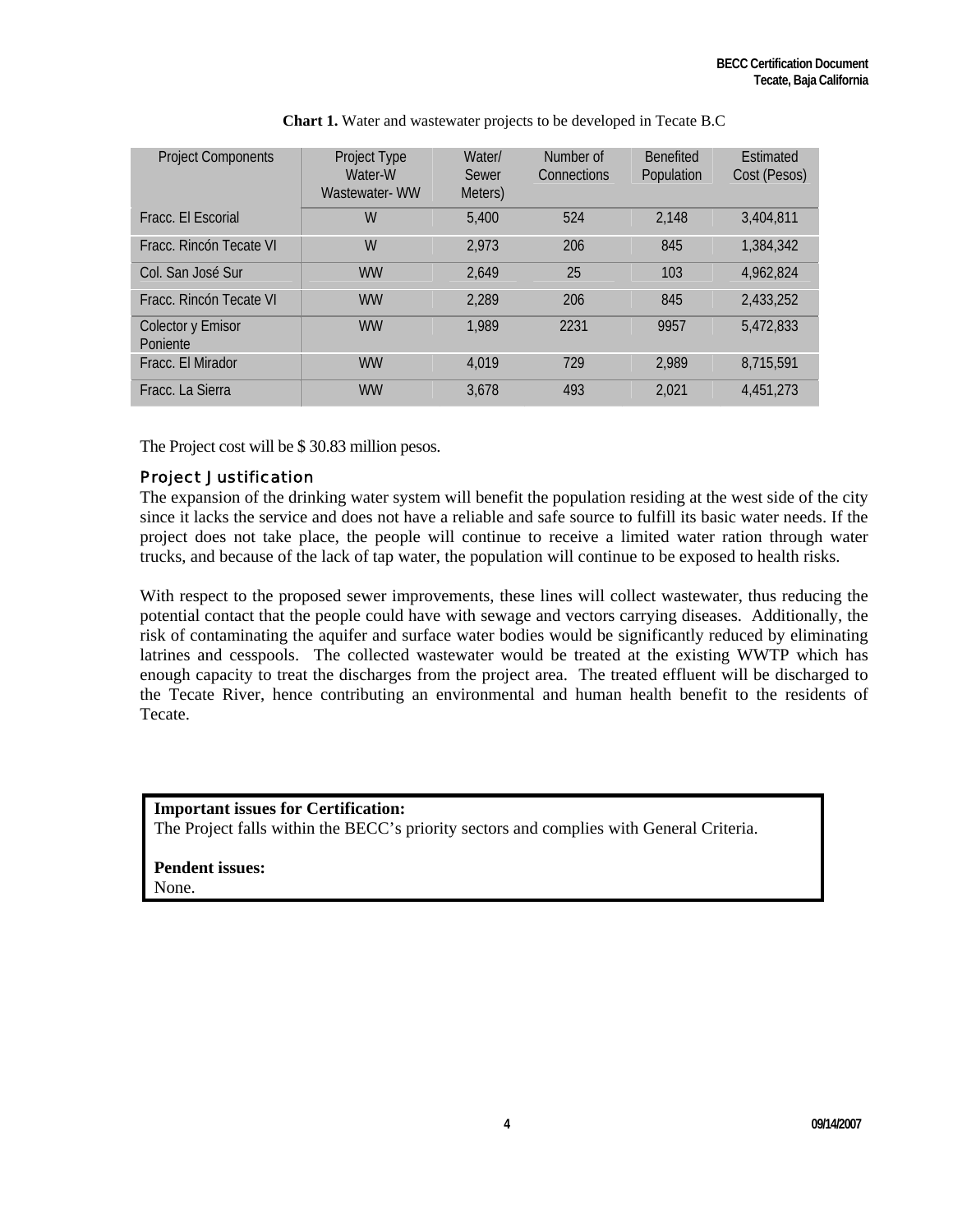# **2. Health and Environment**

# 2.a Compliance with Applicable Environmental Laws and Regulations

The proposed works will be constructed according to the National Water Commission (CONAGUA) regulations and guidelines. Additionally, conservation areas are not anticipated to be affected by the project, the CESPTe and CONAGUA will supervise the project implementation according to the established guidelines and best management practices.

Due to the Project will be constructed along existing right-of-ways and urban areas, it will not be necessary to consult the National Institute of Anthropology and History (INAH for its initials in Spanish) regarding impacts to cultural resources, archeological sites and historical monuments.

# 2.b Human Health and Environmental Impacts

## Human Health Impacts

The city of Tecate is located in the northwest region of Baja California, bounded by the United States to the north. Subdivisions such as Rincón Tecate VI and El Escorial, lack running potable water, whereas subdivisions such as El Mirador, La Sierrita, Villas del Yaqui, Jardines Del Río and San José Sur have, have not had sanitary sewer service for years. This has constituted a human health and environment risk. The population that is not hooked-up to the wastewater collection system, disposes of their wastewater by discharging it into latrines and cesspools. The rest of the wastewater flows is being discharged onto streets, arroyos or washes, putting the population at health risk.

The lack of running water at the aforementioned subdivisions represents a human health risk because the population without the service receives its water in drums and other receptacles. The lack of hygiene when handling this type of receptacles, favors the proliferation of diseases and pathogens among the inhabitants of these subdivisions.

The public health because of an improved water system will be impacted positively, mainly because water of sound quality will be safely delivered to the residents, thereby avoiding health risks, and ensuring that the population has the water quality and quantity for their wellbeing.

The project unserved areas' wastewater is currently disposed untreated to latrines and cesspools. The lack of wastewater collection for half of the population has resulted in sewer overflows and runoffs creating a risk for the transmission of diseases due to the residents' contact with wastewater. The purpose of this project is to address contamination risks to existing public health and groundwater and to prevent risks inherent to inappropriate wastewater management.

The development of this project will help address these issues and improve public health conditions as follows:

- (1) By improving the water distribution system, the risks of transmitting infectious diseases by the inadequate handling of potable water will be reduced.
- (2) Human health conditions will be improved by reducing or eliminating wastewater overflows and the risk of human contact with sewage as a result of an improved wastewater collection system.
- (3) Reduced potential for soil and aquifer contamination that may result from the inadequate use of latrines and septic tanks in areas that lack wastewater collection service, as well as from the use of poorly maintained lines and the discharge of raw wastewater onto arroyos or washes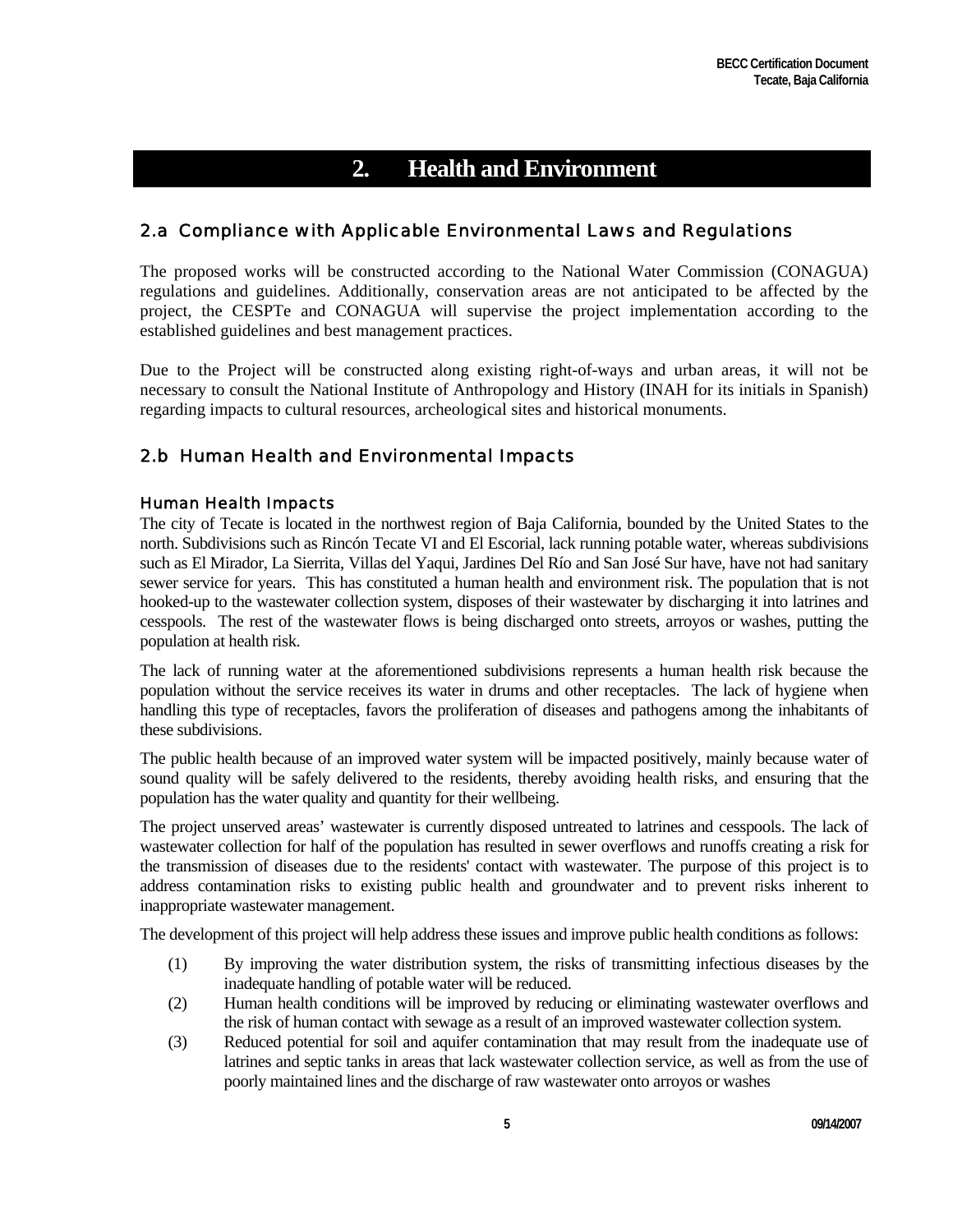#### Human Health Information

Infections and gastrointestinal diseases constitute the most frequent cases of human disease in the zone, after the respiratory infections, according to Tecate's' illnesses control data base. Human health statistics in the Tecate zone reveal that there is a relationship between the inadequate handling and disposal of wastewater and the incidence of gastrointestinal diseases in the study zone. Table 2 shows the high incidence of gastrointestinal diseases in the study zone.

The gastrointestinal diseases are associated with the inadequate disposal of wastewater and the supply of contaminated water. The helmitiasis, Amebiasis, and salmonella are frequently caused by poor wastewater management, lack of infrastructure, and contaminated water and food, and are conditions common to underprivileged areas.

| <b>Cause</b>                           |       | Year  |       |       |
|----------------------------------------|-------|-------|-------|-------|
|                                        | 2003  | 2004  | 2005  | 2006  |
| Intestinal illnesses (Other organisms) | 2,573 | 3,404 | 4,276 | 3,311 |
| Helmintiasis                           |       |       | 216   | 148   |
| Amebiasis                              |       | 144   | 180   | 95    |

**Table 1.** Number of cases associated with poor handling of contaminated water in the City of Tecate B.C.

Source: SUIVE Department of Epidemiology of Baja California

The most common organisms or parasites found in untreated wastewater include: E. coli (*Escherichia coli*), cholera (*Vibrio cholerae*), hepatitis A (*Enterovirus ssp*), Giardia (*Giardia lamblia*), Cryptosporidium (*Cryptosporidium parvum*), and helminth eggs. An individual may become ill after drinking water that has been contaminated with these organisms; eating uncooked foods that have been in contact with contaminated water; or having bad hygiene habits that contribute to the dissemination of diseases by direct or indirect human contact.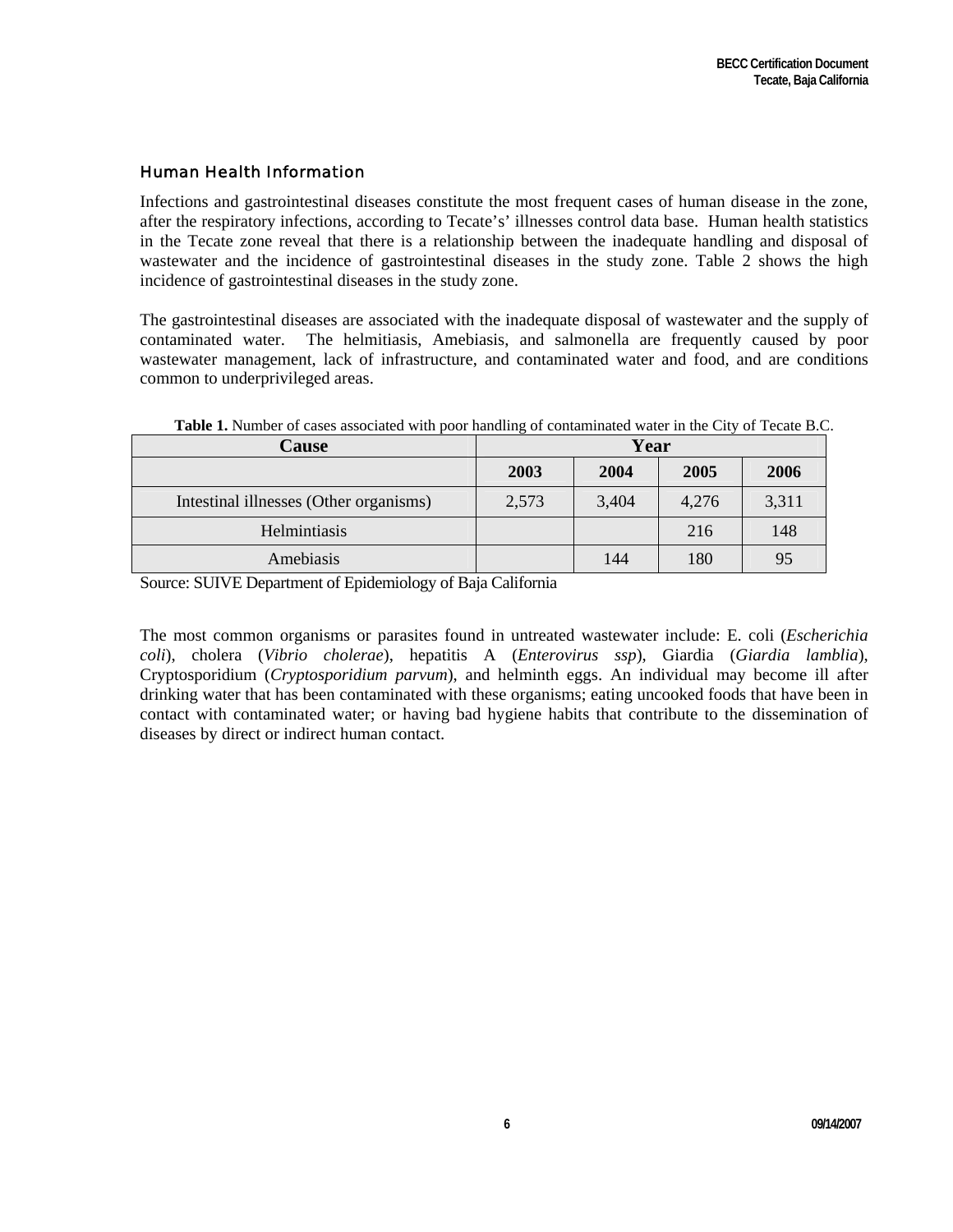# Environmental Impacts

The environmental impact caused by the Project will be in general positive, for it will provide potable water and sewer to subdivisions that lack these services, reducing the health risks associated with the inadequate handling of water and infiltration of raw wastewater due to the use of latrines and cesspools. Further, the improvements will be constructed in areas previously affected by human activities.

The project implementation will reduce the disposal of untreated discharges and infiltration, produce by the existing unregulated systems from the project area, into the Tecate River.

Minor impacts to the environment will be generated during the construction phase produced by the installation of water and sewer lines. These impacts include particulate matter emissions, gases generated by the construction equipment, temporary obstruction of streets, and potential hazardous conditions for workers, residents and vehicles.

To reduce the environmental impacts during the construction phase, mitigation measures will be taken such as watering roads to reduce dust, maintaining vehicles to reduce emissions, setting up precautionary signs, installing portable restrooms, etc.

Regarding the operational phase, negative impacts are not anticipated as long as the proposed activities are carried out as specified in the final design and stipulated in the environmental clearance process as specified in the ruling of the Environmental Impact Assessment.

## Transboundary Impacts

No negative Transboundary impacts are expected by the implementation of the water distribution and wastewater collection project; on the contrary, a positive effect is expected on the US side mainly because untreated wastewater that is discharged to the Tecate river will now be sent to the wastewater treatment plant in Tecate. Additionally, the risk of wastewater flow infiltration into the shared aquifer will be reduced and the risk for the US border people of contracting or spreading waterborne diseases will be reduced as well.

#### Formal Environmental Authorization

On February 21, 2007, CESPTe presented the Environmental Impact Statement for the Constriction of Water and Wastewater Improvements Projects for the City of Tecate, B.C. to the Baja California Secretariat of Environment. This agency issued its resolution on May 17, 2007, as annotated in an official document identified as SPA-TIJ 821-07, only after it was verified that all requisites of the Mexican environmental process had been fulfilled.

#### **Important issues for Certification:**

The project solves a significant human health and environmental problem. The project has the required environmental clearance.

#### **Pendent issues:**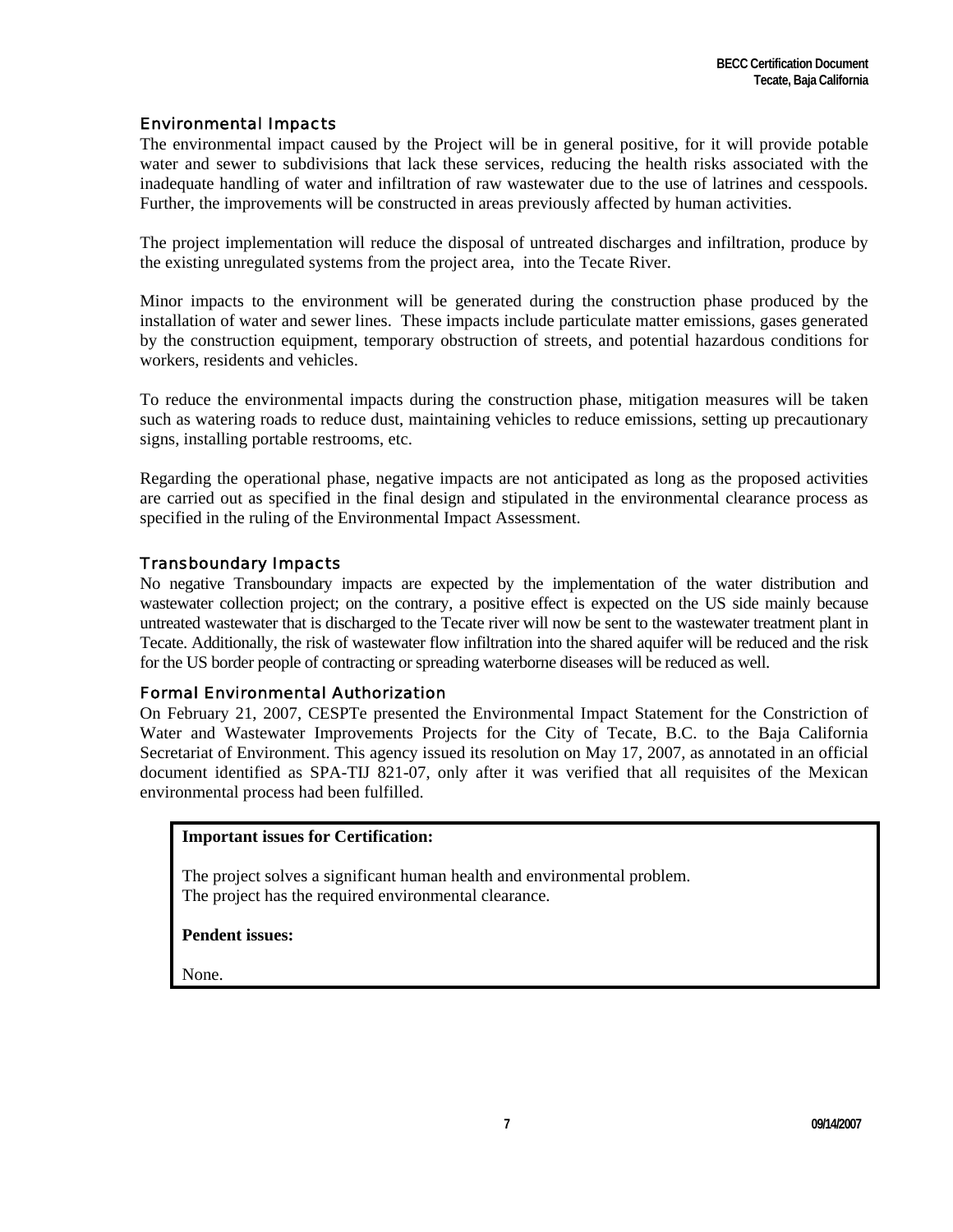# **3. Technical Feasibility**

# 3.a Technical Aspects

#### Project Development Requirements

The sanitary sewer and water designs were performed in accordance with the technical specifications of the Drinking Water, Sewer and Wastewater Treatment Manual of CONAGUA Technical Division, the Mexican Official Norms NOM-001-CONAGUA-1995 titled "Sanitary Sewer System – Tightness Specifications" and NOM-013-CONAGUA-2000 "Drinking Water Distribution System – Tightness Specifications and Testing Methods" and the "Technical Norms for Sanitary Sewer System Projects", of the State Water Commission of the state of Baja California.

#### **Potable Water**

The drinking water project was designed in strict compliance with CONAGUA regulations and in accordance with the preferred alternative from alternative analysis performed. The water distribution project will be comprised of 4.70 Km of pipe. The following projects, need it to supply drinking water to the proposed network, are considered infrastructure works; they will be build by the CESPTe and are not eligible for certification: for the a booster station (average flow of 27.7 l/s), a transmission line with a length of 2.2 Km, and a storage tank with a capacity of  $1,000 \text{ m}^3$ .

Within the drinking water supply project for the El Escorial subdivision, 2,148 people will benefit, with a supply of about 250 l/capita/day; the subdivision is located in a 24-hectare tract of land, where 5,400 lineal meters of PVC pipe ranging diameters from 100 to 152 mm (4 in. to 6 in.) will be installed. For the Rincón Tecate VI subdivision, 845 people will benefit, with a supply of 250 l/capita/d; the subdivision is located within a 7-hectare tract of land, where 2,973 lineal meters of PVC pipe with a diameter of 100 mm (4-in.) will include. The length and diameters for the distribution network are noted in Table 3.

| <b>Table 3.</b> The Difficusions for the Tecate water Network.<br><b>Water Distribution System Expansion in Tecate</b> |                    |                              |                                       |                              |                    |  |  |  |  |  |  |  |
|------------------------------------------------------------------------------------------------------------------------|--------------------|------------------------------|---------------------------------------|------------------------------|--------------------|--|--|--|--|--|--|--|
|                                                                                                                        |                    |                              |                                       |                              |                    |  |  |  |  |  |  |  |
| <b>Component</b>                                                                                                       |                    | Length (ml)<br>Diameter (mm) | <b>Sectorization</b><br><b>Valves</b> | Avg.<br><b>Flow</b><br>(Ips) | <b>Connections</b> |  |  |  |  |  |  |  |
| Fracc. El Escorial                                                                                                     | 3659 ml<br>1741 ml | $100 \text{ mm}$<br>152 mm   | 13                                    | 6.22                         | 524                |  |  |  |  |  |  |  |
| Fracc. Rincón Tecate IV                                                                                                | 2973 ml            | $100 \text{ mm}$             | 4                                     | 2.45                         | 206                |  |  |  |  |  |  |  |
| <b>TOTALS</b>                                                                                                          | 6632 ml<br>1741 ml | 100 mm<br>150 mm             | 17                                    | 8.67                         | 730                |  |  |  |  |  |  |  |

**Table 3.** Pipe Dimensions for the Tecate Water Network.

For the west zone, wherein the Rincón Tecate VI and El Escorial subdivisions are located, a 1000 m<sup>3</sup> storage and regulation tank will be constructed in the highest elevation of the Vista Hermosa subdivision. This tank will be pump-fed and by gravity it will supply water to the aforementioned subdivisions. The aforementioned structures are not considered to be part of this project. The tank will draw its water from the Cuchuma-Carrizo water transmission line, which comes from the Cuchuma Water Treatment Plant. The tank will also serve the Acosta (Ecochuma), Vista Hermosa and La Joya distribution systems, which are also located in the western part of the city.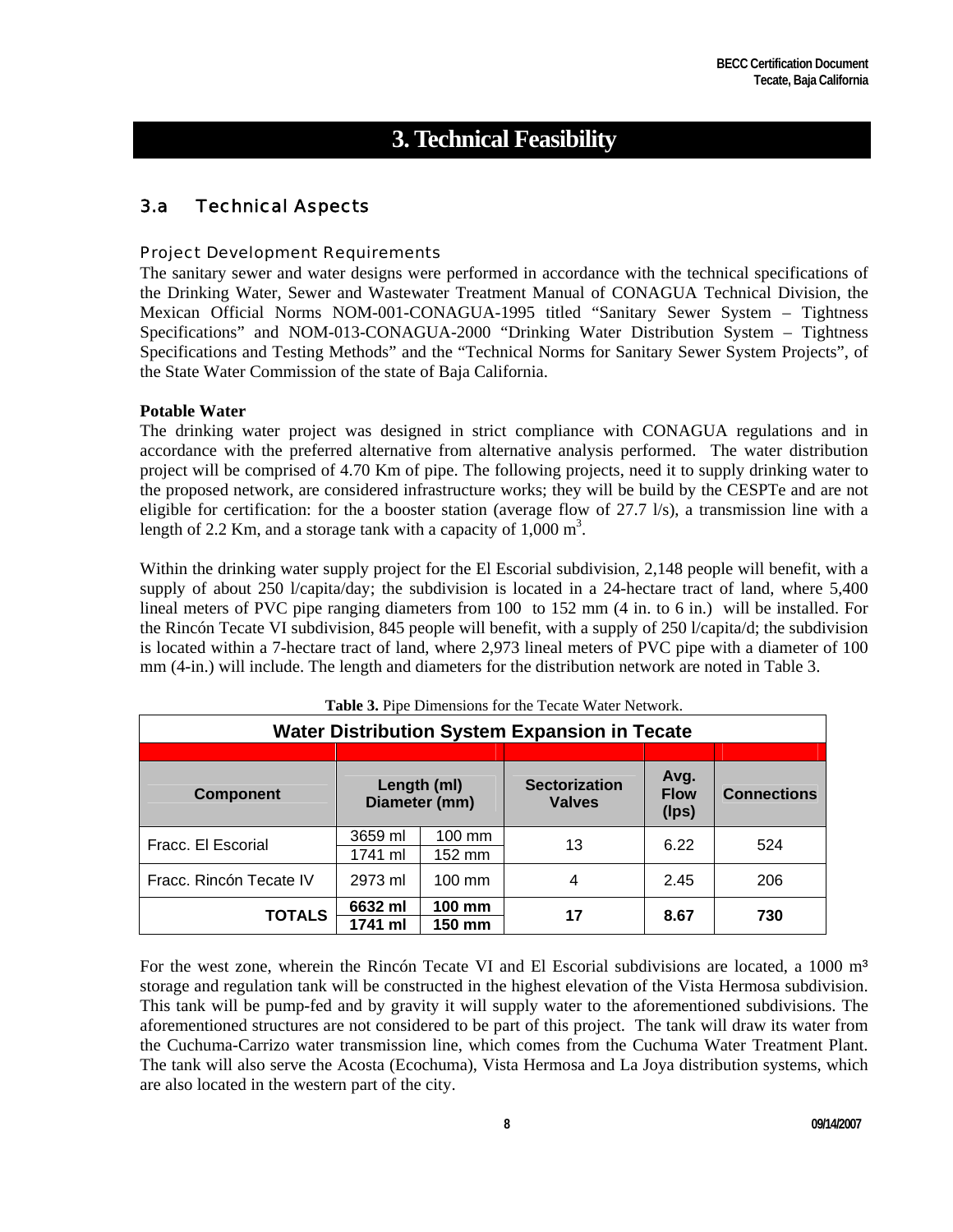#### **Sewer**

Similarly to the previous designs, the sewer project was developed in strict compliance with the norms of CONAGUA. The design of the sewer system was developed in accordance with the alternative analysis and following the preferred option. The per capita sewage flow will be 200 l/day. Although the site topography of the project area is irregular and undulating it provided some chance to configure a collection system by gravity; but for the best part it was not possible to configure the entire system by gravity. For San José del Sur and Fraccionamiento La Sierra subdivisions, located at the east section of the city, due to the topography, the installation of two lift stations and pressure lines will be required to eliminate the flow, which will be discharged into the Descanso collector. For the Mirador subdivision, also located on the east, the construction of a lift station and pressurized line will be necessary to convey the sewage flows to a manhole, and subsequently to be sent by gravity to the East collector. The Rincon Tecate IV, locate on the west side, will not require ancillary structures to convey its sewage flows before those flows reach the West Collector. The lengths, diameters, manholes and capacities are presented in Table 4.

| <b>Sewer Network for Tecate B.C.</b> |               |             |                 |                   |                    |  |  |  |  |  |  |  |  |  |
|--------------------------------------|---------------|-------------|-----------------|-------------------|--------------------|--|--|--|--|--|--|--|--|--|
|                                      |               |             |                 |                   |                    |  |  |  |  |  |  |  |  |  |
| <b>Component</b>                     | Diameter (mm) | Length (ml) | <b>Manholes</b> | Avg.<br>flow(lps) | <b>Connections</b> |  |  |  |  |  |  |  |  |  |
| Col. San José Sur                    | 1745 ml       | 200 mm      | 36              | 0.24              | 25                 |  |  |  |  |  |  |  |  |  |
|                                      | 836 ml        | 254 mm      |                 |                   |                    |  |  |  |  |  |  |  |  |  |
| Fracc. La Sierra                     | 3678 ml       | 200 mm      | 60              |                   | 493                |  |  |  |  |  |  |  |  |  |
| Fracc. Rincón Tecate                 | 2289 ml       | 200 mm      | 35              | 1.7               | 206                |  |  |  |  |  |  |  |  |  |
| Fracc. El Mirador                    | 4019 ml       | 200 mm      | 74              | 6.92              | 729                |  |  |  |  |  |  |  |  |  |
| <b>Totals</b>                        | 11731 ml      | 200 mm      | 205             | 13.56             | 1,453              |  |  |  |  |  |  |  |  |  |
|                                      | 836 ml        | 254 mm      |                 |                   |                    |  |  |  |  |  |  |  |  |  |

**Table 4.** Design data for the proponed sewer improvements for Tecate

## **Collectors**

The proposed Tecate sewer improvements for the west sector, requires the construction of a collector that will convey all the residential flows. The West Collector will benefit a population of 9,557 people, and was designed to collect sewage flows from the subdivisions located at the west end of the city. The discharges will be emptied to this 300-mm diameter, 261-m long collector and by gravity it will send the flows to a lift station and then conveyed to the WWTP.

For the subdivisions located on the east side of town, the main infrastructure components are already in place. But, it will require that some ancillary structures be constructed, these include pump stations, lift stations, and force mains to elevate sewage flows located below the minimum piezometric elevation. The length, diameter, manholes and capacity are presented in Table 5.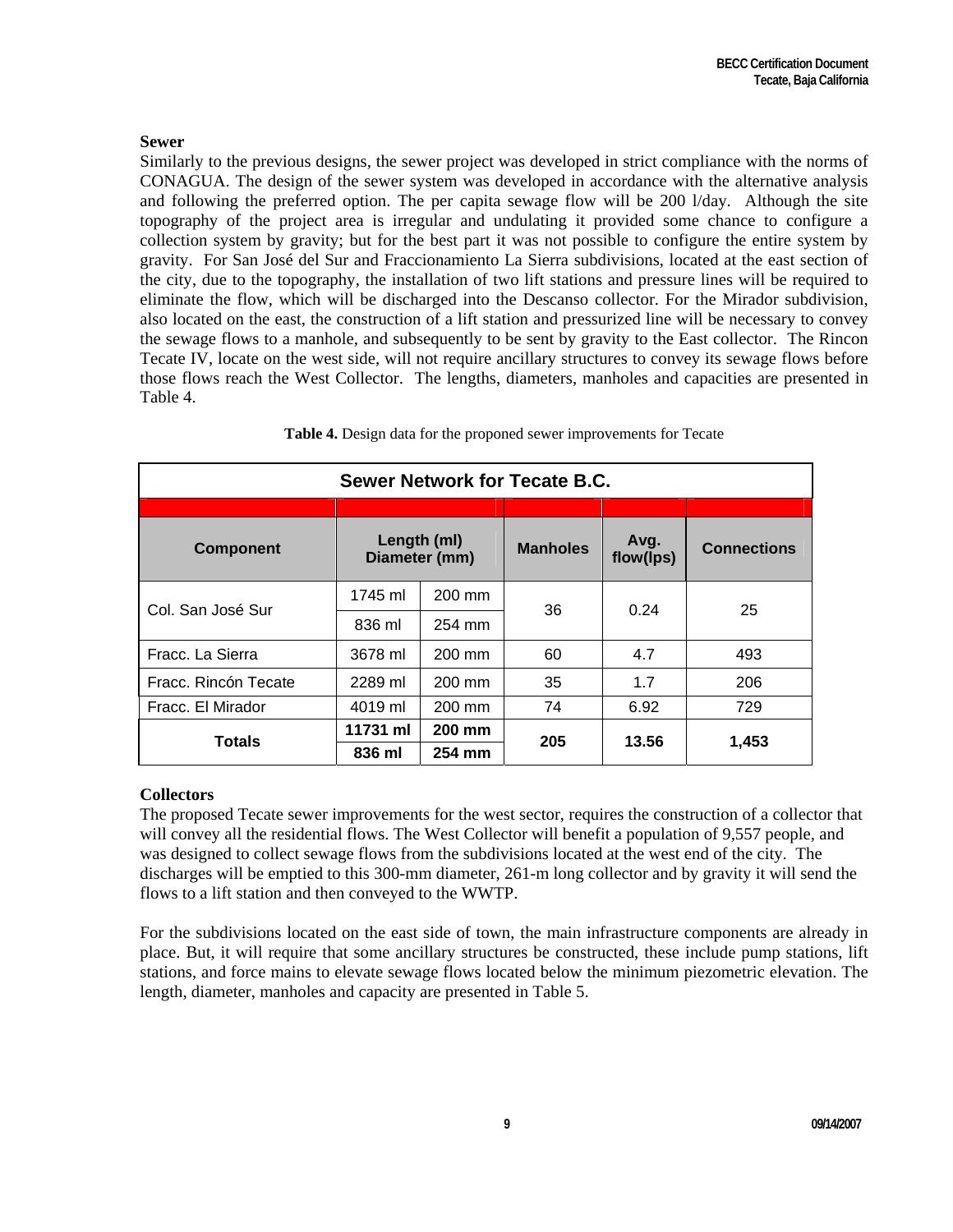| <b>Collectors for Tecate</b> |                           |        |                 |                          |                    |  |  |  |  |  |  |  |
|------------------------------|---------------------------|--------|-----------------|--------------------------|--------------------|--|--|--|--|--|--|--|
|                              |                           |        |                 |                          |                    |  |  |  |  |  |  |  |
| <b>Component</b>             | Length (ml) Diameter (mm) |        | <b>Manholes</b> | Avg. Flow<br>$($ lps $)$ | <b>Connections</b> |  |  |  |  |  |  |  |
| West Collector               | 261 ml                    | 300 mm |                 | 22.1                     | 2,331              |  |  |  |  |  |  |  |

**Table 5.** Design data for the West Collector pipe

# **Lift Stations and Force Mains**

The site topography makes it necessary to include lift stations and force mains to elevate the sewage flows and increase head. The lift station wet wells, designed for a residence time of less than 25 minutes to avoid septic conditions, will provide the necessary head to lift the maximum peak wastewater flows and will have an emergency (backup) system to protect the infrastructure for whenever there are power outrages. The ancillary structures include pretreatment, influent grit removal and screen to eliminate medium and large solids, as well as grit present in the wastewater flows, control room, power plant, dry and wet wells, and backup pump station equipment (1+1 in case of power outrage or failure). The pumps operate in sequence, and will work depending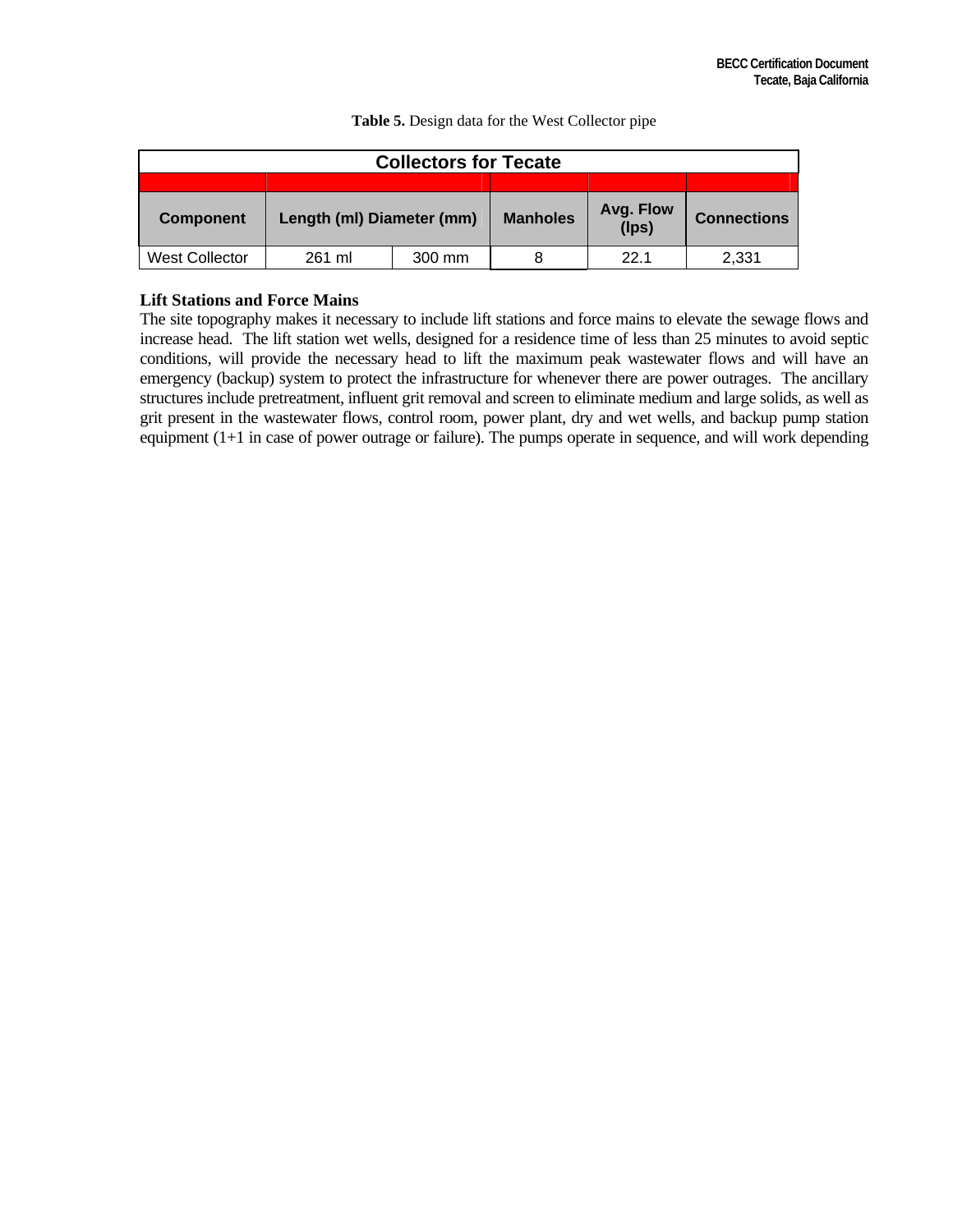| <b>Lift Stations and Force Mains of Tecate</b> |                                                                                 |                              |                    |                                       |  |  |  |  |  |  |  |  |
|------------------------------------------------|---------------------------------------------------------------------------------|------------------------------|--------------------|---------------------------------------|--|--|--|--|--|--|--|--|
|                                                |                                                                                 |                              |                    |                                       |  |  |  |  |  |  |  |  |
| <b>Component</b>                               | Avg. Flow<br>(1/s)                                                              | Length (ml)<br>Diameter (mm) | <b>Connections</b> | <b>Benefited</b><br><b>Population</b> |  |  |  |  |  |  |  |  |
| <b>Lift Station Poniente</b>                   | $80$ $\overline{\phantom{1}}$ $\overline{\phantom{1}}$ $\overline{\phantom{1}}$ | N/A                          | 2,331              | 9,557                                 |  |  |  |  |  |  |  |  |
| Línea Poniente                                 |                                                                                 | 1989 ml<br>300mm             |                    |                                       |  |  |  |  |  |  |  |  |
| <b>Lift Station El Mirador</b>                 | $18$ $\overline{\phantom{1}}$ /s                                                | N/A                          | 445                | 1,825                                 |  |  |  |  |  |  |  |  |
| Sewer Line El Mirador                          |                                                                                 | 1404 ml<br>254 mm            |                    |                                       |  |  |  |  |  |  |  |  |
| Lift Station San José Sur                      | 880 l/s                                                                         | N/A                          | 84,550             | 338,200                               |  |  |  |  |  |  |  |  |
| Sewer Line San José Sur                        |                                                                                 | 18470 ml<br>900 mm           |                    |                                       |  |  |  |  |  |  |  |  |
| Lift Station La Sierra                         | 880 l/s                                                                         | N/A                          | 84,550             | 338,200                               |  |  |  |  |  |  |  |  |
| Sewer Line La Sierra                           |                                                                                 | 450 ml<br>760 mm             |                    |                                       |  |  |  |  |  |  |  |  |

#### **Table 6.** Lift Stations and Force Main General Data

# Appropriate Technology

## **Water System**

In order to have a sound and efficient water distribution system, several options were evaluated to come up with the best alternative. The analyzed alternatives consisted of the following:

- a) **No Action.** Under this alternative, the aforementioned subdivisions would continue to receive water via water trucks, running the risk of distributing contaminated water due to poor handling practices and consequently increasing the likelihood of gastrointestinal diseases. Thus, this alternative was deemed not viable.
- b) **Expand the drinking water system of the subdivisions.** This alternative was analyzed and deemed to be the best alternative with the least annualized cost, including the O&M costs, in addition to the fact that the lines will be constructed on already affected areas. In this case, water will be supplied via a 2.2-Km line that will run from the Carrizo-Cuchumá aqueduct to the west zone. The alternative contemplates the construction of a pump station with a flow of 40 l/s and a storage tank with a capacity of 1000 m<sup>3</sup>, for distribution throughout the west side.
- c) **Expand the water distribution system with a different type of pipe arrangement.** This alternative was analyzed because it has the same features than the previous one but was considered not viable because of its initial cost and a larger O&M expense. It was also not selected because it required the acquisition of land and therefore the acquisition of right-of-way and easements, as well as affecting undisturbed lands without public access. this alternative will require; that raw water is supply from a diversion point at the San Luis Río Colorado-Tijuana aqueduct, the construction of a water treatment plant, a 7-Km transmission line, a pump station and a storage tank.

#### **Sewer and Wastewater Treatment System**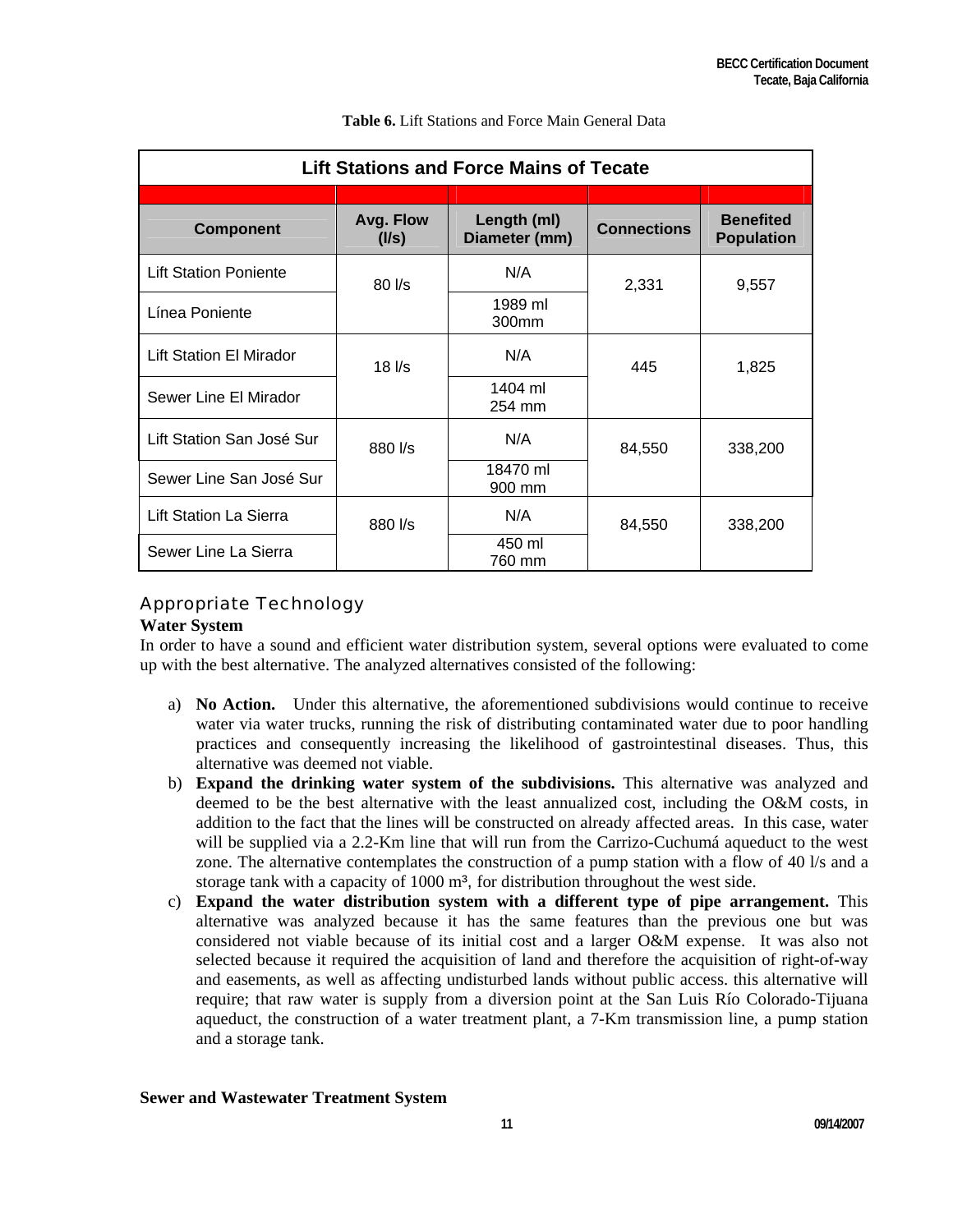In order to have an adequate sanitary sewer system that operates in an efficient manner, a concept was developed to evaluate multiple technical alternatives. The analyzed alternatives consisted basically of studying the following:

- d) **No Action**. Because of implications with the environment, human health and social issues, this alternative was discarded from the beginning, given that the current population would continue to discharge raw sewage into latrines and poorly designed cesspools, which tend to create human health risks due to surface runoff of sewage or potential contamination of the shallow aquifer.
- e) **Construct the system such that it discharges onto two treatment locations.** This alternative was analyzed and discarded, mainly because it implies the construction of a new plant, even though most of the sewer system would operate by gravity, it would require that some new lift stations, force mains and collectors be constructed to convey the flows to the new WWTP. Additionally, the higher O&M costs associated with the new plant, coupled with the need to acquire land for the construction of lift stations and force mains for those areas where gravity would not work, proved the alternative unfeasible. Moreover, the acquisition of land, right-ofway and easements would involve undisturbed areas more sensitive to impacts from the construction and operation activities.
- f) **Construct the sewer system such that it will discharge at the existing wastewater treatment plant.** This option was analyzed and was considered to be the most adequate because, even though it includes the construction of several lift stations and force mains, its operation and capital costs are less than the cost associated with building, maintaining and operating a new plant as proposed by the previous alternative. Additionally, all construction will take place in an urban setting on previously disturbed areas.

# **Treatment**

The existing WWTP has enough treatment capacity to handle and treat the additional discharges from the proposed project area. The effluent will meet the discharge quality requirements as established by the Mexican Official Norm NOM-001-SEMARNAT-1996. Concerning the handling and disposal of the sludge produced by the WWTP operation it meets the requirements of the Mexican Official Norm NOM-004-SEMARNAT-2002.

# R-O-W and Land Acquisition Requirements

Since the sewer and water lines, as well as lift stations will be constructed within the urban area and there are ROW there will be no need to acquire ROW or land. The land for lift stations and the pump station was previously acquired by the municipality. The land for the storage tank was acquired by CESPTe. BECC has documentation as proof of the land ownership.

# Tasks and Schedule

The Project certification comprises all of the previously described elements. The sanitary sewer and water distribution system construction process is anticipated to commence initiated in November 2007. The Water and Sewer system construction is expected to last 14 months and will take place during the 2007-2008 periods. CESPTe has initiated the development of the sewer project and the pressurized transmission line. Figure 4 shows the project schedule.

**Table 7.**Project Construction Schedule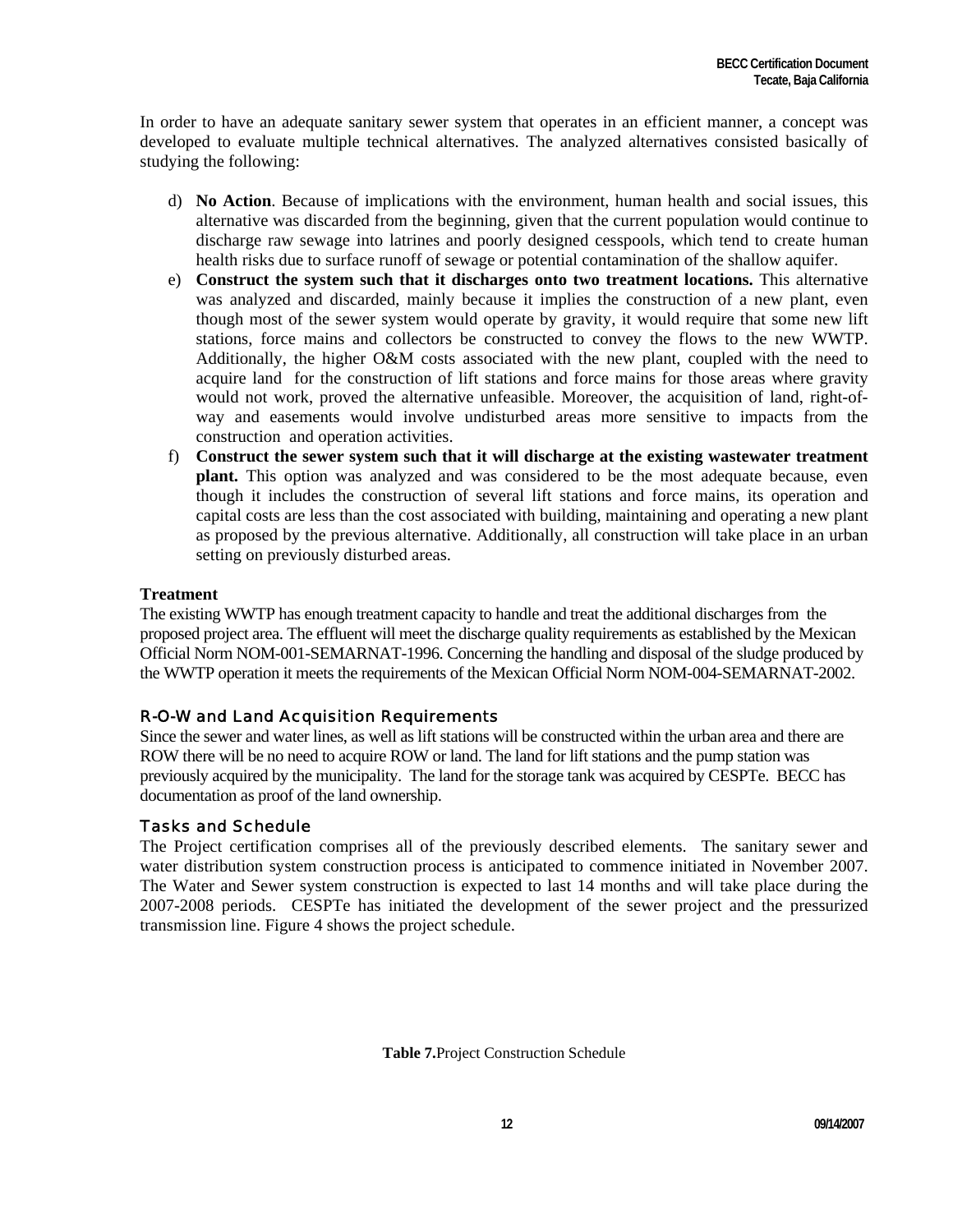| Water and Sewer System Expansion Project for Tecate |           |        |          |                |         |        |        |         |              |       |     |     |                   |         |          |        |          |         |         |         |              |                |     |     |      |       |             |                |          |          |
|-----------------------------------------------------|-----------|--------|----------|----------------|---------|--------|--------|---------|--------------|-------|-----|-----|-------------------|---------|----------|--------|----------|---------|---------|---------|--------------|----------------|-----|-----|------|-------|-------------|----------------|----------|----------|
| <b>Construction Schedule</b>                        |           |        |          |                |         |        |        |         |              |       |     |     |                   |         |          |        |          |         |         |         |              |                |     |     |      |       |             |                |          |          |
|                                                     |           |        |          | 2007           |         |        |        |         |              |       |     |     | 2008              |         |          |        |          |         |         |         |              |                |     |     | 2009 |       |             |                |          |          |
| Concept                                             | $\exists$ | August | eptember | <b>october</b> | ovember | ecembe | anuary | ebruary | <b>larch</b> | April | Vey | gun | $\tilde{\exists}$ | langust | eptember | ctober | lovember | ecember | Ianuary | ebruary | <b>larch</b> | $\overline{5}$ | Vel | gun | 슬'   | ugust | Φ<br>eptemb | <b>October</b> | Vovember | December |
| <b>El Escorial (AP)</b>                             |           |        |          |                |         |        |        |         |              |       |     |     |                   |         |          |        |          |         |         |         |              |                |     |     |      |       |             |                |          |          |
| <b>Rincon Tecate (AP)</b>                           |           |        |          |                |         |        |        |         |              |       |     |     |                   |         |          |        |          |         |         |         |              |                |     |     |      |       |             |                |          |          |
| Colector/Emisor<br><b>Poniente</b>                  |           |        |          |                |         |        |        |         |              |       |     |     |                   |         |          |        |          |         |         |         |              |                |     |     |      |       |             |                |          |          |
| El Mirador (AR)                                     |           |        |          |                |         |        |        |         |              |       |     |     |                   |         |          |        |          |         |         |         |              |                |     |     |      |       |             |                |          |          |
| <b>Rincon Tecate (AR)</b>                           |           |        |          |                |         |        |        |         |              |       |     |     |                   |         |          |        |          |         |         |         |              |                |     |     |      |       |             |                |          |          |
| La Sierra (AR)                                      |           |        |          |                |         |        |        |         |              |       |     |     |                   |         |          |        |          |         |         |         |              |                |     |     |      |       |             |                |          |          |
| San Jose Sur (AR)                                   |           |        |          |                |         |        |        |         |              |       |     |     |                   |         |          |        |          |         |         |         |              |                |     |     |      |       |             |                |          |          |

#### **Technical Process**

The Project construction will be performed accordingly and based on the approved final designs. All pipes and appurtenances associated with the project shall guarantee compliance with existing standards and testing certifications at the minimum. These components shall have the approval or certification fro the appropriate institutions. The approval shall specified concurrence with the customary specifications and testing methods as established by the corresponding Official Mexican Standards. Based on the previous, one of the main properties a water and sewer shall meet is airtighness to prevent leakage and cross-contamination. Both projects will meet the following Official Mexican Standards: NOM-001- CONAGUA-1995 " Sewer System-Airtighness Specifications" and NOM-013-CONAGUA-2000 " Water Distribution System-Airtighness Specifications and Testing Methods".

# 3.b Management and Operation

## **Project Management**

The Project will be manager and administrated by CESPTe.

#### **Operation and Maintenance**

#### **Organization**

CESPTe, as a decentralized agency of the state of Baja California, is governed by a Board of Directors headed by the state's executive power and is composed of various government and public-at-large members, which has the mission to providing potable water and sewer to the city of Tecate. The CESPTe has the technical capacity and skilled personnel to operate and maintain the water and sewer infrastructure. The Water and Wastewater Treatment Department includes the sewage division that handles the operation of the sewer and wastewater treatment plant. Furthermore, the division has a section that specializes in maintaining the sewer network, pump station and force mains. CESPTe also has skilled personnel that operate and maintain the WWTP.

#### **Operation and Maintenance**

preventive maintenance on the sewer and water distribution systems. CESPTe will be responsible for the<br>09/14/2007 The O&M plan that is included in the project design, addresses the main activities for conducting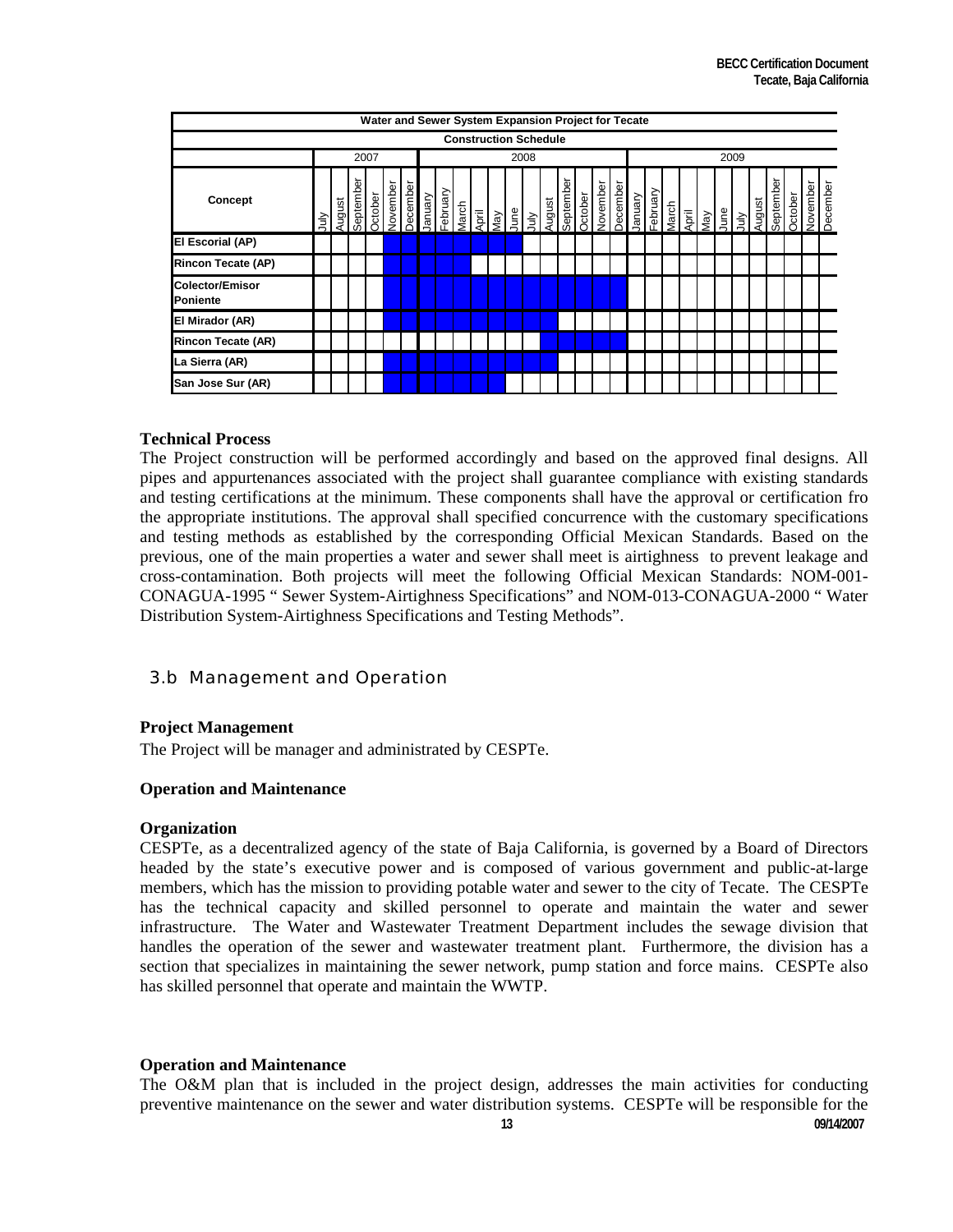O&M program. The water and sewer infrastructure preventive maintenance has the primary objective of providing a useful tool to carry out the activities associated with controlling effluent quality, sound O&M practices and to prevent failures of the system. By performing the proper maintenance as a scheduled task to the pumps, gates, screens, valves and all other system structures, the operator will ensure the proper operation and performance of the system will be achieved.

#### **Pre-Treatment Program**

CESPTe has expressed that they will comply with the Mexican Official Norm NOM-002-ECOL-1996, which establishes the maximum allowable limits for wastewater discharges into the municipal sewer system. CESPTe, with support from the Municipal Ecology Department, will be in charge of monitoring compliance of this norm. In light that the project will be located within residential developments, no additional pre-treatment is anticipated beyond the one proposed for the efficient operation of the system in accordance with the O&M Plan.

#### **Permits, Licensees, and other Regulatory Licenses**

CESPTe has the appropriate permits and water rights from CONAGUA to discharge wastewater and supply the necessary allotment to the proposed project areas, similarly it has the proper environmental authorizations for the development of the projects. The water and sewer system expansion final designs have been reviewed by BECC, CESPTe and the North American Development Bank (NADB), and have been validated by CONAGUA.

#### **Important Issues for Certification:**

The project has been reviewed by BECC, CESPTe and the NADB, and has been validated by **CONAGUA** 

**Pending Issues:**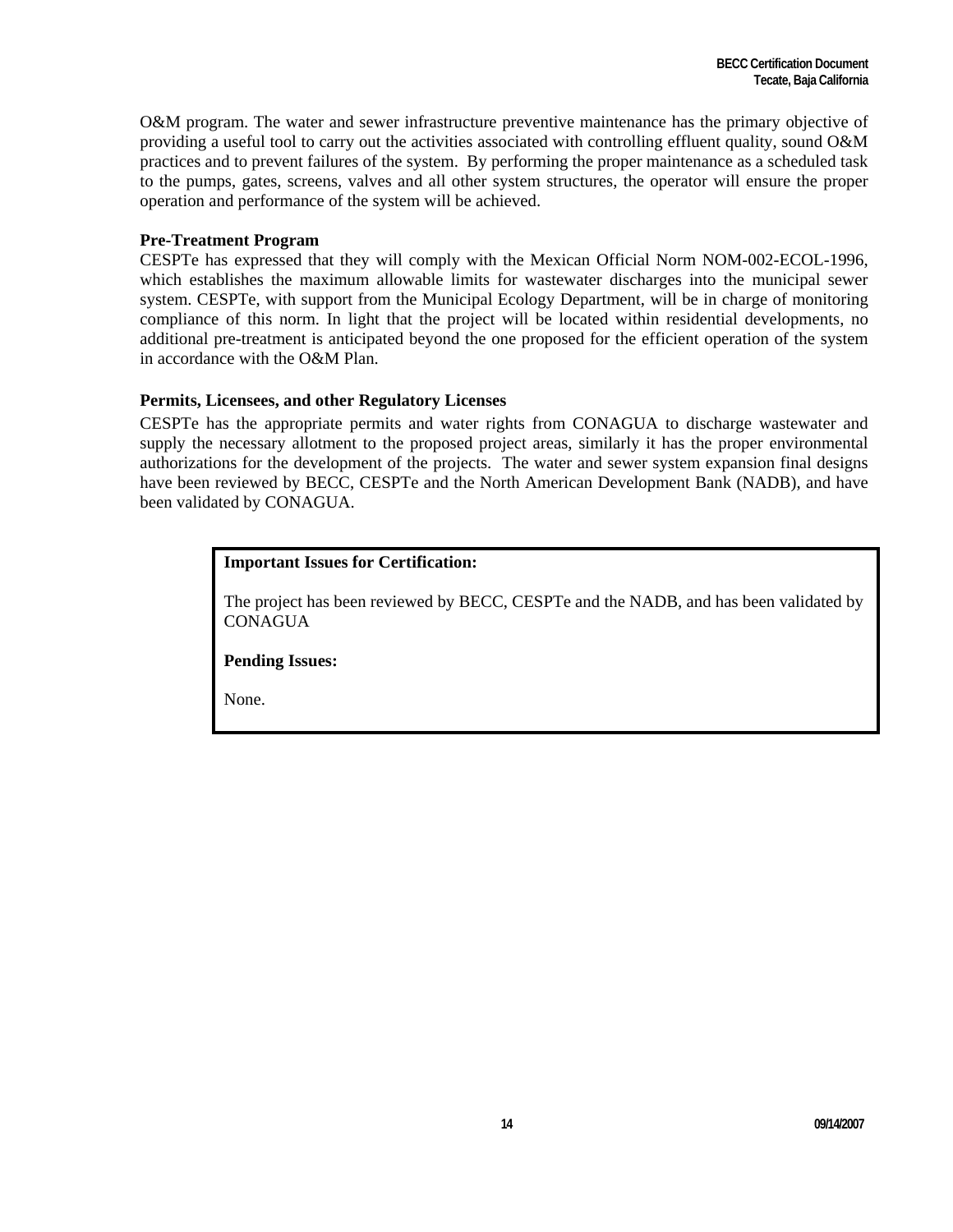# **4. Financial Feasibility**

# 4.a Financial Feasibility

The North American Development Bank (NADB) reviewed the financial information presented by the project's sponsor, Comisión Estatal de Servicios Públicos de Tecate, Baja California (CESPTE), and based on it determined that the financial and structural capacity proponed is adequate. The information presented and the financial analysis include, among other items:

- i) Historic and pro forma financial statements;
- ii) Financial structure of the project;
- iii) Investment budget;
- iv) Historic and pro forma operation and maintenance budget; and
- v) Economic and demographic information from the project area.

A detailed analysis of the project's financial information is included as a proposal for credit that will be submitted to the NADB Board for its authorization. The following is a summary of the financial analysis.

The total cost of the project is estimated at MX\$30.82 million, including costs for supervision and valueadded-tax.

| Item                                  | Amount<br>(Pesos) |
|---------------------------------------|-------------------|
| Collector, Force Main, Sewer Network, |                   |
| and Water Distribution Network.       | 30,824,926        |
| TOTAL                                 | 30,824,926        |

The CESPTE y the NADB agreed that the financial structure will allow the implementation of the project, as further indicated:

| <b>Financial Source</b> | Type         | Amount<br>(Pesos) | %      |
|-------------------------|--------------|-------------------|--------|
| CESPTE-State-Federal    | $NR^4/Grant$ | 20.654.926        | 67.00  |
| <b>NADB</b>             | Loan         | 10,170,000        | 33.00  |
| <b>TOTAL</b>            |              | 30,824,926        | 100.00 |

 $\overline{a}$ 

<span id="page-14-0"></span>**<sup>15</sup>** 09/14/2007 4 Net Revenue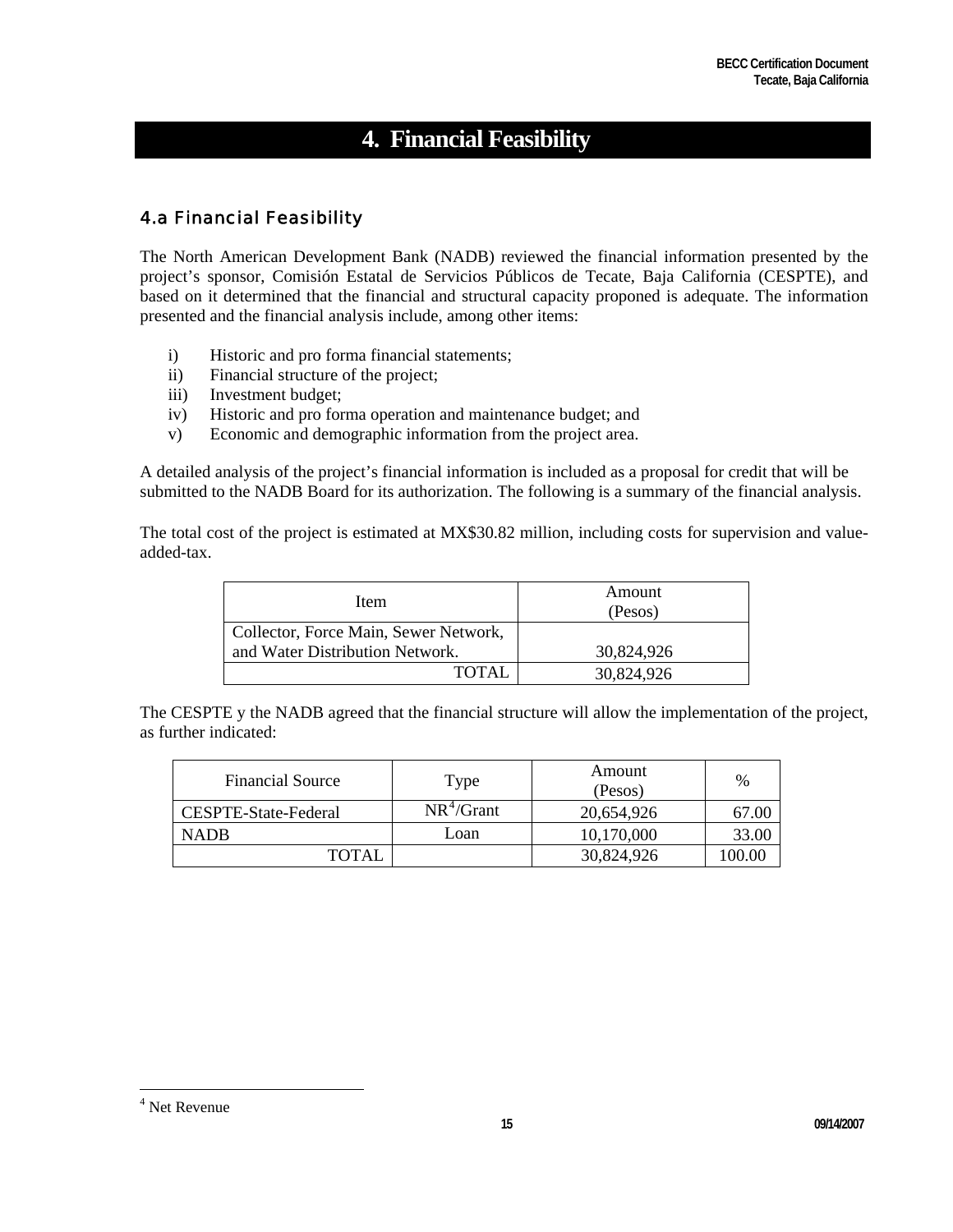The CESPTE has a professional financial and technical administration; a solid financial situation is reflected, in general, by its level of revenue and control for the last four fiscal years. Additionally, the NADB credit will not affect its financial situation.

# 4.b Fee/Rate Model

Due to the characteristics of the project, the CESPTE will not require the implementation of a fee model for the project. Currently, the CESPTE has an adequate rate scheme that provides sufficient income to cover its operation and maintenance costs and the debt service.

# 4.c Project Administration

The project will be managed by the CESPTE, who has the adequate staff to manage the proposed infrastructure and address any potential emergency related to the operation and maintenance of the project, once it starts operating.

## **Important Issues for Certification:**

The project has been reviewed and was determined that is financial feasible. **Pending Issues:**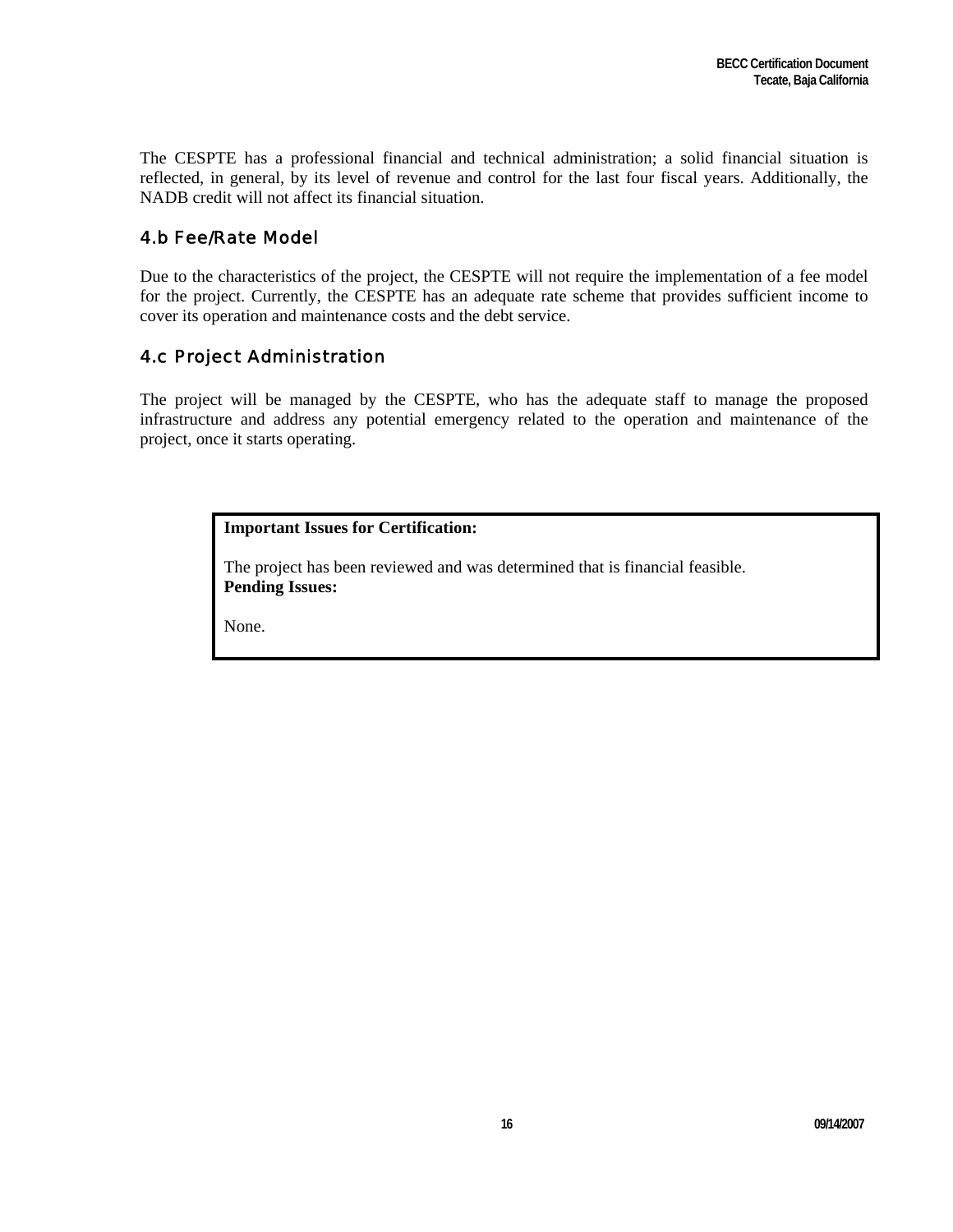# **5. Community Participation**

# 5.a Local Steering Committee

The Comprehensive Community Participation Plan developed by the Local Steering Committee was approved by the BECC on August 11, 2006. The Local Steering Committee was responsible for preparing an outreach program, including informing the resident of the benefits resulting from the project, as well as the associated costs and economic impacts for the community.

The Local Steering Committee was formally established on June 7, 2006 at a meeting held at the CESPTe Facilities at which, representatives of the community assisted. A Board of Directors was elected, and is integrated by the following individuals:

Chairman of the Steering Committee: C. Guillermo Romero Ibarrola, resident of the community

Vice-President Steering Committee: C. Alejandro Pérez Garcia, resident of the community

Public Meeting Official: Gloria Adriana Cervantes Moreno, Commercial sub director CESPTE.

Outreach Officials:

- C. Lourdes Garcia Rocha
- C. Joel A. Villalobos
- C. Mayela Ramírez Gómez
- C. Carlos A. Legi Domínguez

#### Technical Advisors:

- Ing. Raúl Vázquez Prieto
- Lic. Pedro Camarena Rodríguez

# 5.b Public Access to Project Information

#### Public Notice

An invitation to the First Public Meeting, scheduled to be held on October 5, 2007, was published on September 5, 2007 in the "El Mexicano" newspaper. A notice for the second public meeting scheduled for September 20, 2007 was also published on September 12, 2007 in the "El Mexicano" newspaper.

## Additional Outreach Activities

The Local Steering committee in coordination with the CESPTe prepared written information about the project. Informative Brochures were sent to the consumers attached to the periodical water bill. Additionally documents were distributed in a variety of community centers such parks and shopping centers. Public notices were also installed in different areas of the city in order to inform about the project and invite the public to the meetings. Project information was available with the local steering committee and through the utility's web page. Twenty two Information meetings were held with local residents in anticipation of BECC public meetings.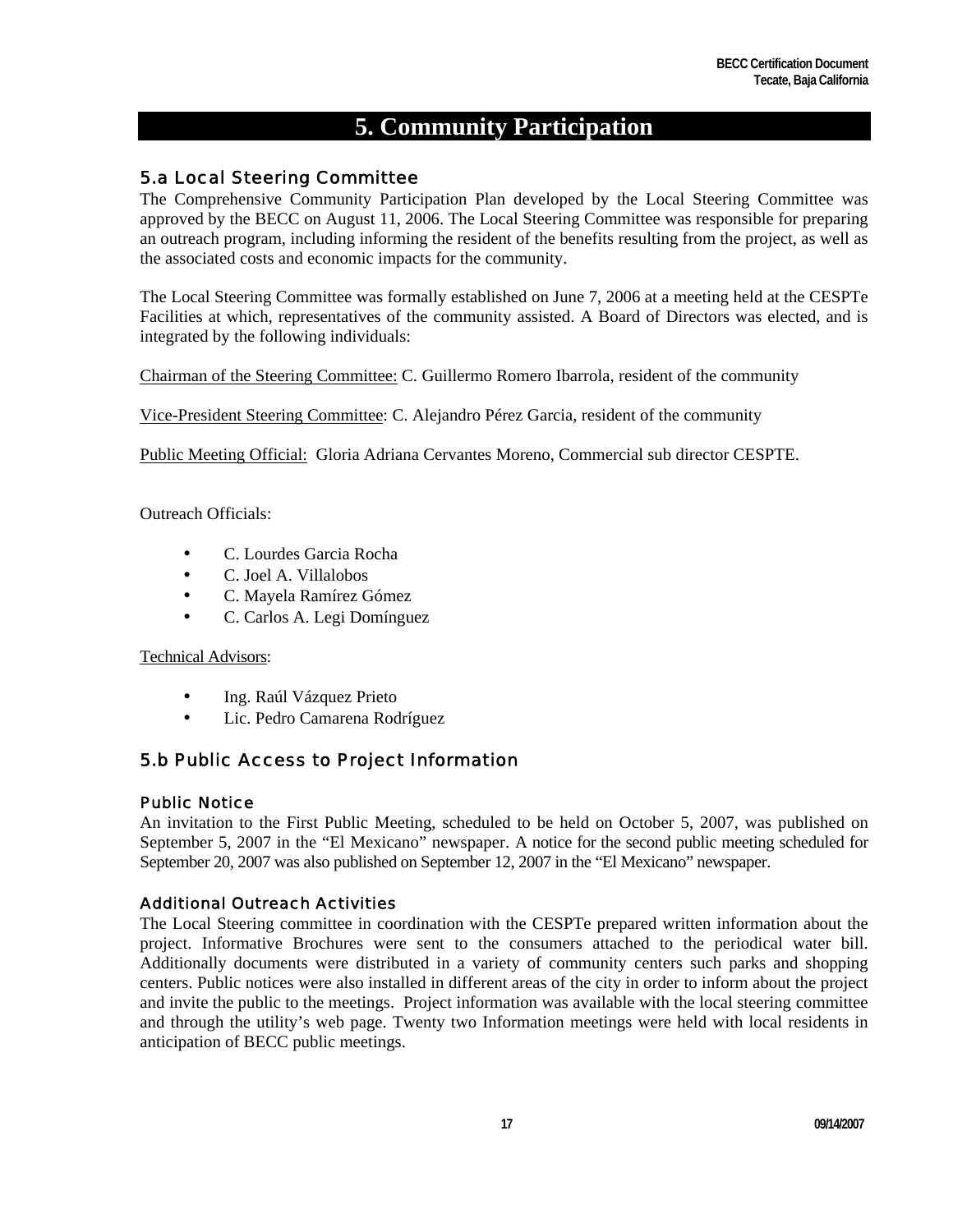#### Public Meetings

#### **First Public Meeting**

The meeting took place on October 5 2006 at the Tecate's auditorium COBAH. The meeting started at 6:00 PM and was attended by the mayor of Tecate, Joaquin Sandoval Millan, the former mayor Constantino Leon, municipal government board members Miguel Carpio, Oscar Pulido, Felipe de Jesús Villalobos and Serafín Ferreira, the CESPTe Director Patricia Ramirez, state delegates Lucina Rodriguez and members of the Local Steering Committee. Approximately 300 residents assisted to the meeting. During the meeting 277 surveys were applied from which 99% confirmed that hey understood the project and supported it.

#### **Second Public Meeting**

This meeting is programmed to be held on September 20, 2007.

# 5.c Final Public Participation Report

The Local Steering Committee and the project sponsor will prepare the "Final Public Participation Report" to demonstrate that the proposed objectives were fully met according to BECC's criteria. This document will be submitted once the second public meeting is held.

## **Important Aspects for Certification:**

There is overwhelming community support for the project, and the corresponding information to demonstrate public support is available.

#### **Pending Issues:**

- Second public meeting.
- Final Public Participation Report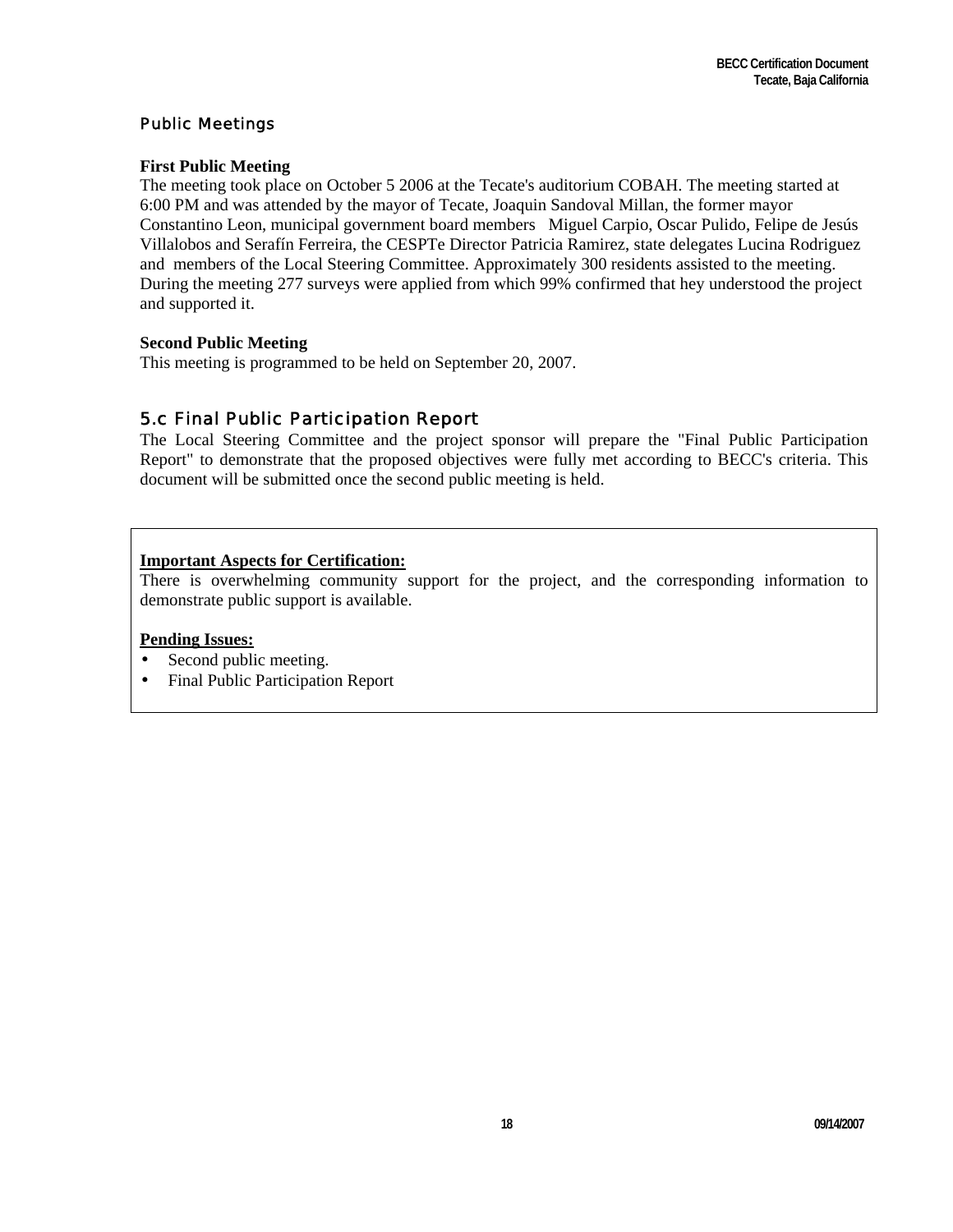# **6. Sustainable Development**

# 6.a Institutional and Human Capacity Building

Actions within the scope of the project that contribute to institutional and human capacity building at the State Commission of Public Services for Tecate (CESPTe) are the following:

- Improving the utility's necessary wastewater collection and treatment infrastructure (wastewater collection lines).
- Operating a wastewater collection system that meets applicable state and federal regulations.
- Provide training to operating staff.
- Optimize the use of water resources and create environmental stewardship in the community

CESPTe will provide basic technical training to the staff for the operation and maintenance of the new infrastructure that will be built as a result of the project's implementation.

# 6.b Conformance with Applicable Local, State, and Regional Laws and Regulations and Conservation and Development Plans

As referenced in Chapter 2, the project complied with all laws and regulations applicable to the subject. In addition, the project supplements the actions set forth in the Master Plan for Improvements to Water, Wastewater and Collection Services in Tecate B.C., which include the need to develop basic sanitary infrastructure works for unserved areas in Tecate. The proposed project complements the actions considered in the 2005-2007 Municipal Development Plan, which proposes to improve wastewater collection coverage and create new infrastructure.

At the state level, the project meets the objectives and lines of actions set forth by the 2003-2009 Development Plan for the State of Sonora, which proposes to develop appropriate wastewater treatment facilities and infrastructure, and a more efficient enforcement of environmental rules and regulations to address water management issues with a long-term vision and financially viable, community endorsed, and environmentally sustainable alternatives.

At the federal level, the project meets all applicable rules and regulations regarding wastewater collection, treatment, and disposal., it also includes action lines and works contained in the National Hydraulic Plan (PNH), which intends to promote actions to reduce pollution in binational watersheds.

The project adheres to the US-Mexico Border 2012 Environmental Program by meeting Goal 1 (Reducing water contamination) and Objectives 1 (Promoting an increase in the number of household connections to wastewater collection and treatment services) and 4 (Promoting improved water utility efficiency). One of the program's guiding principles is reducing major risks to public health and conserving and restoring the natural environment.

# 6.c Natural Resource Conservation

The project contributes to reduce environmental deterioration by expanding existing wastewater collection lines and providing hookups to households that currently lack this service. Wastewater will be collected and conveyed to the WWTP to improve its quality, thus reducing aquifer contamination and human health risks resulting from raw wastewater discharges to streams or agricultural drains. The utility also proposes to reuse the treated effluent for irrigation in parks and fields.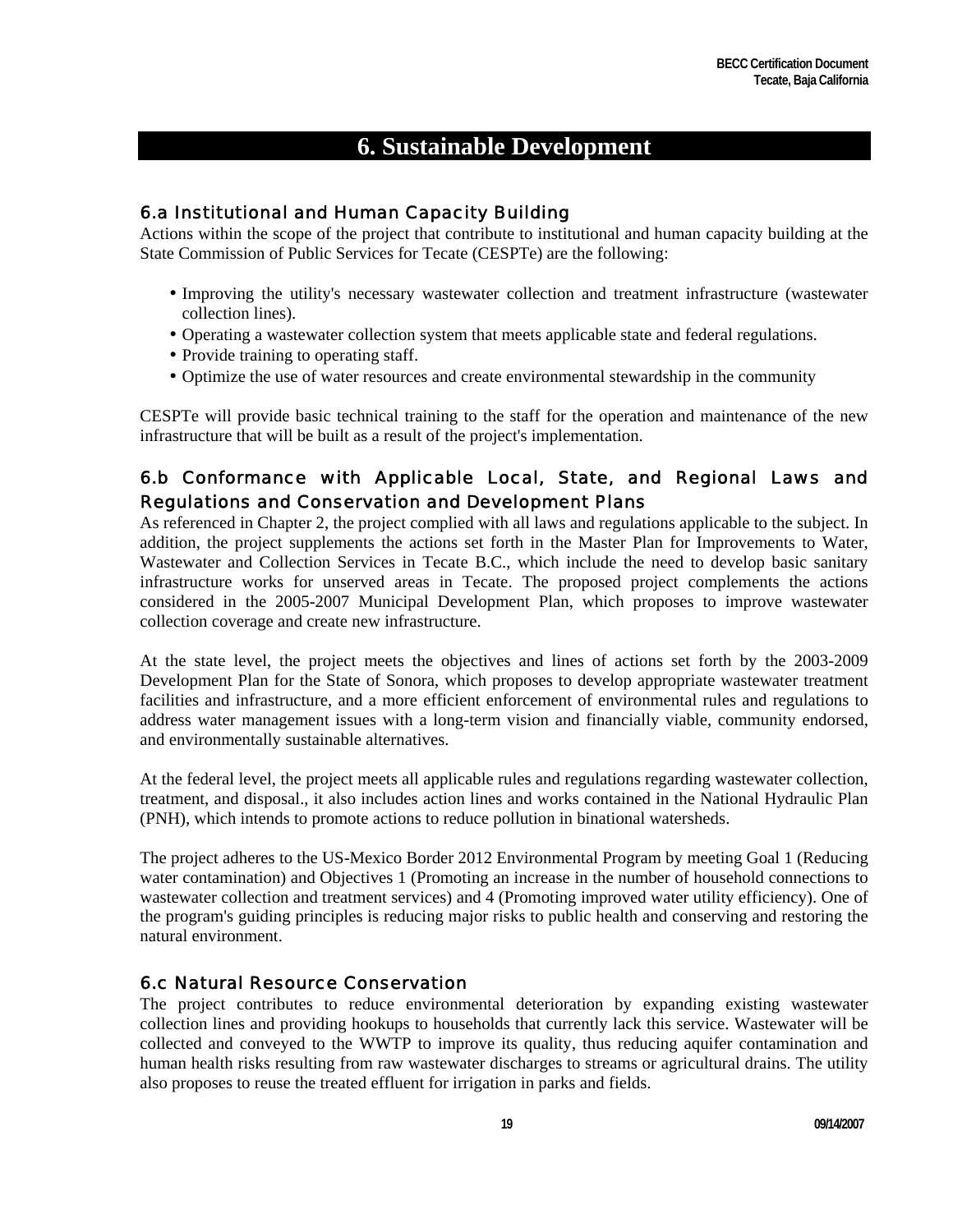The project also includes the implementation of sustainable building practices that will be part of the specifications of the construction process.

# 6.d Community Development

The completion of this project is crucial to the development of the community, as it will promote a harmonious development in areas that currently lack wastewater collection and treatment services. The expansion of the wastewater collection system will promote the development of the local community by reducing contamination caused by untreated wastewater runoff, thus improving the quality of life.

# **Important Aspects for Certification:**

The project meets all applicable Sustainable Development principles.

**Pending Issues:**